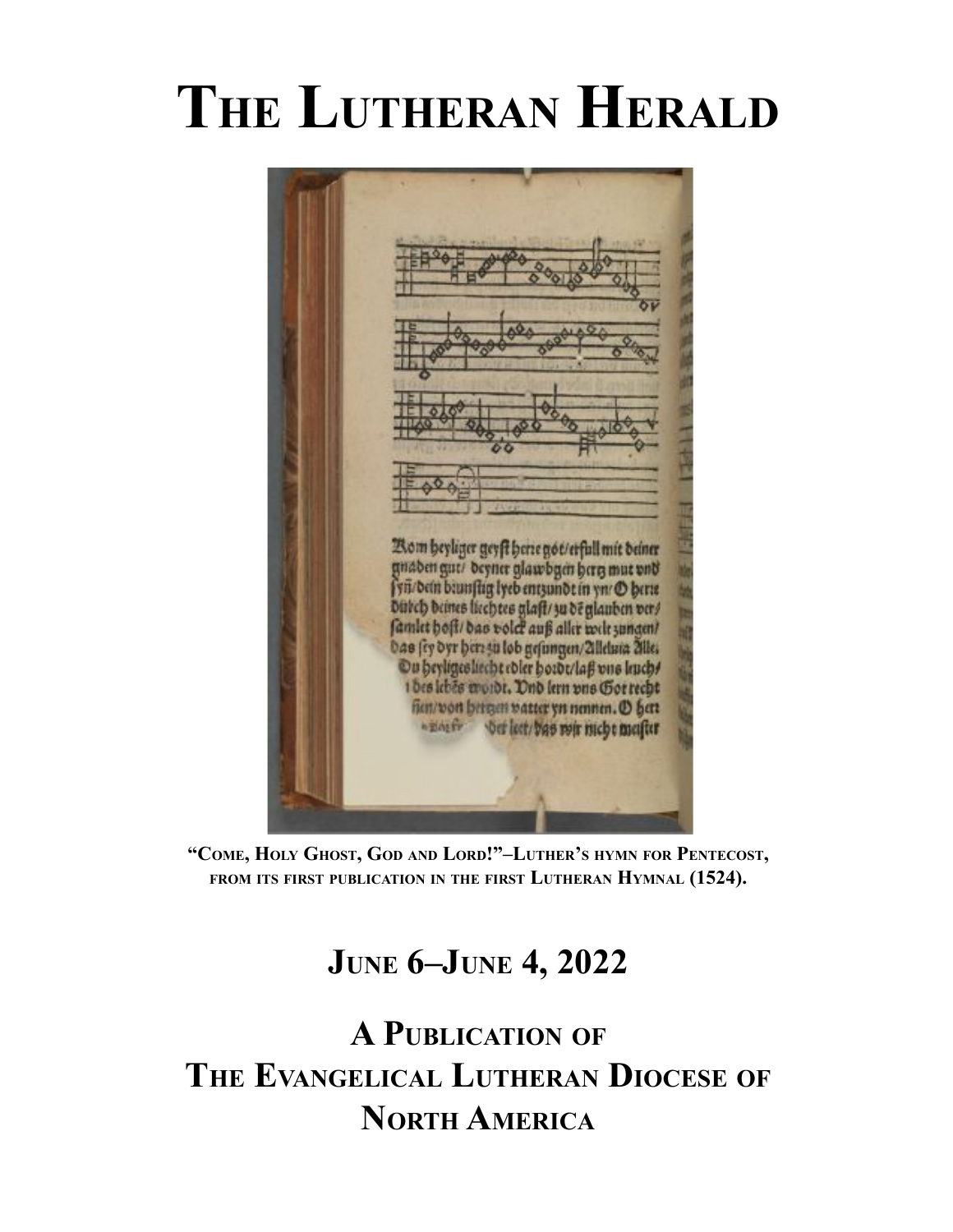### *The Calendar*

*The Lutheran Hymnal* (1941): TLH; *The Evangelical Lutheran Hymn-Book* (1912): ELHB; *The Evangelical Lutheran Hymnary* (1913): ELH

(Monday: M; Tuesday: T; Wednesday: W; Thursday: R; Friday: F; Saturday: S)

| Pentecost/St. Boniface, Bishop and Martyr                              |                              | TLH 224/TLH 494 |
|------------------------------------------------------------------------|------------------------------|-----------------|
| June $8(W)$                                                            | Ember Wednesday in Pentecost |                 |
| June 10 $(F)$                                                          | Ember Friday in Pentecost    |                 |
| June 11 $(S)$                                                          | Ember Saturday in Pentecost  |                 |
| June 12                                                                | Feast of the Holy Trinity    | <b>TLH 247</b>  |
| June 15 (W) David Henkel, Pastor and Confessor<br><b>TLH 472</b>       |                              |                 |
| June 19                                                                | Trinity 1                    | <b>TLH 393</b>  |
| June 24 (F) The Nativity of St. John the Baptist<br><b>TLH 292</b>     |                              |                 |
| June 25 (S) The Presentation of the Augsburg Confession TLH 267        |                              |                 |
| June 26                                                                | Trinity 2                    | <b>ELHB 277</b> |
| June 29 (W) St. Peter and St. Paul, Apostles<br><b>TLH 466</b>         |                              |                 |
| July 2 (S) The Visitation of the Blessed Virgin Mary<br><b>TLH 275</b> |                              |                 |

**ST. IGNATIUS SEMINARY UPDATE—**The Summer Intensives begin on June 6. The classes this quarter are as follows:

> E009—Greek Readings 4 (1 hr.) P003—Liturgics Practicum II (1 hr.) S006—Eschatology (1 hr.) H005—Renaissance (2 hrs.) E007—Galatians (2 hrs.) S007–Office of the Ministry and Ecclesiology (3 hrs.)

Seminary Intensives will run through July 8.

**SUPPORT FOR ST. IGNATIUS SEMINARY—**The work of the seminary is of critical importance for the ongoing purpose of this diocese, preparing future pastors to serve in congregations of our fellowship. In the past year, there has been a significant decrease in financial support for St. Ignatius.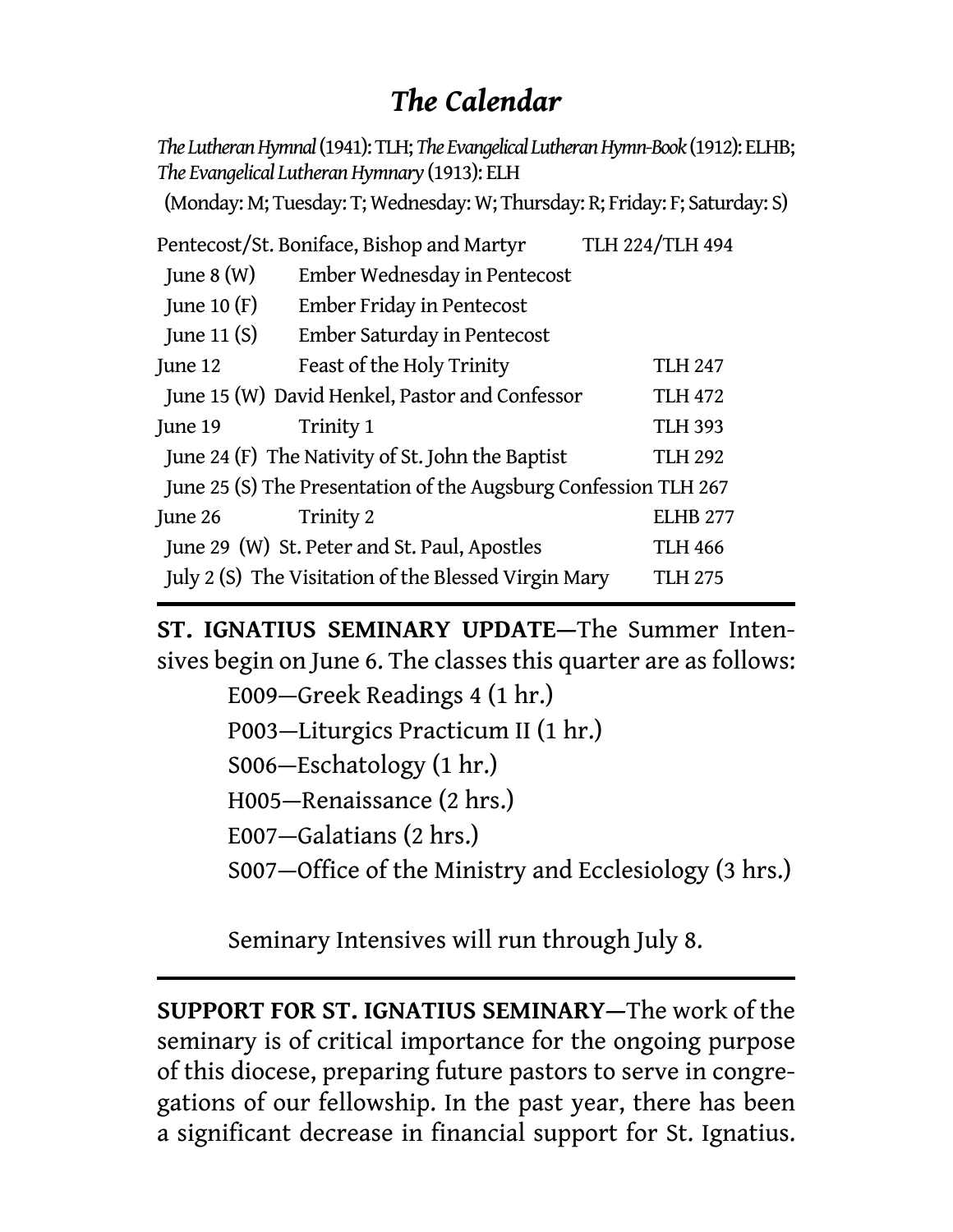While the seminary has sufficient reserves to continue its work for several years, it is important that we do not deplete these reserves. If you would be willing to help provide such support, it can be sent to ELDoNA via the treasurer, Rev. Michael Henson, Trinity Ev. Lutheran Church 1000 North Park Ave. Herrin, IL 62948

**REPORT ON THE 2022 SYNOD AND COLLOQUIUM**—A report from the bishop regarding developments at, and following, the recent synod has been provided to clergy of the diocese.

**SUMMER VISITATIONS—**Bishop Heiser will be conducting many of his visitations between July 6 and July 18. Please consult your pastor for details regarding local visitations.

**THE COMMON SERVICE—THE ENGLISH LITURGY OF THE CHURCH OF THE AUGSBURG CONFESSION—**Bishop Heiser's presentation on the history of the divine service is being published.

**2022 SUPPLEMENT FOR THE** *AUGUSTANA SERVICE BOOK AND HYMNAL*—A draft of the 2022 Supplement was provided to all clergy in attendance at the Synod; copies have been mailed to those clergy who were unable to attend. Final additions are being made to the Supplement, which contains (among other items) a 'draft' of the diocesan "Common Service"; a text of the Small Catechism; the Propers for all Sundays, Feasts, and Festivals; and proposed Office Hymns for all Sundays of the Church Year. The Supplement may be used as desired in congregations affiliated with the diocese. This helps the committees evaluate these resources and provides useful feedback for further development. The finished Supplement will be available as soon as feasible.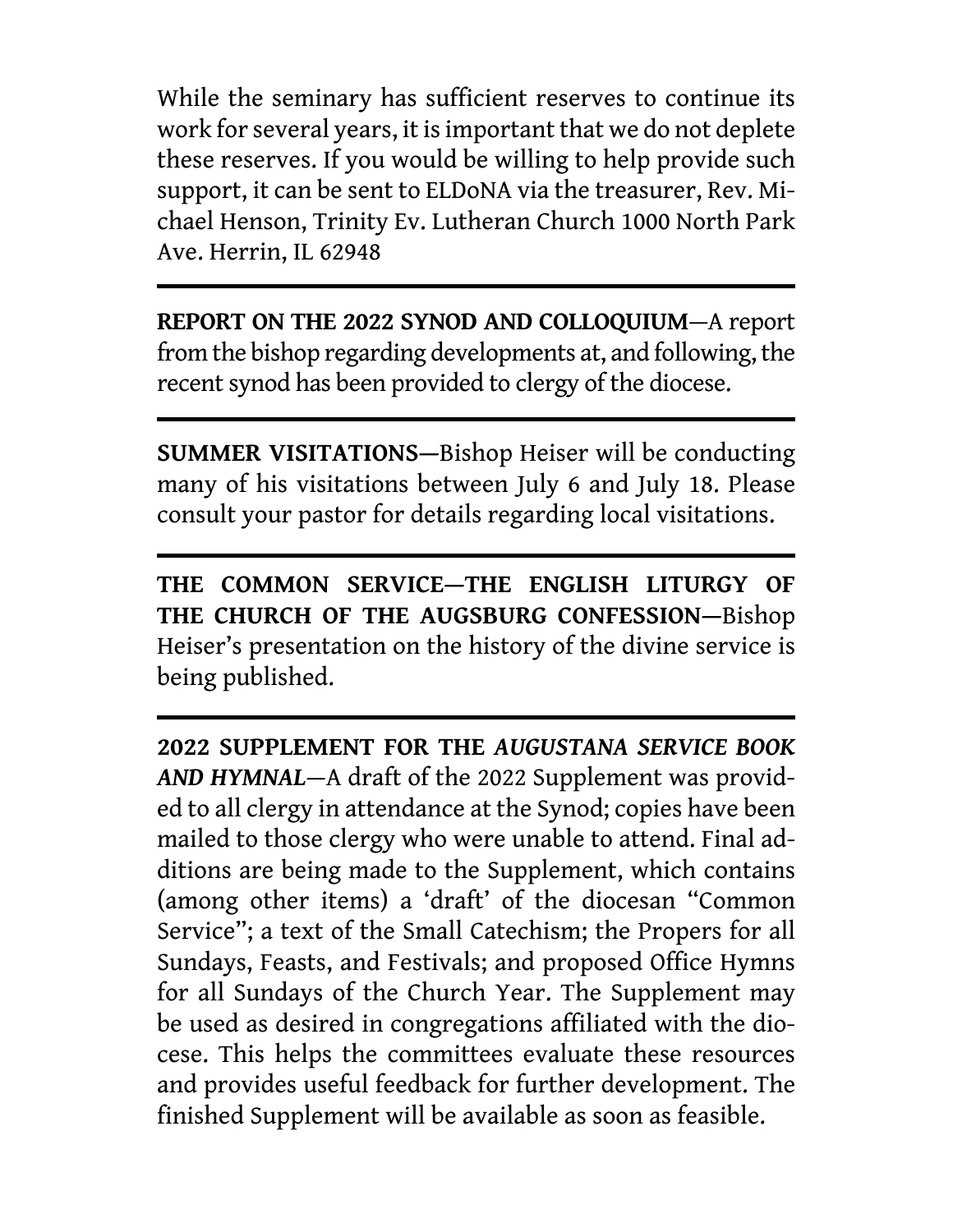## Lesson from the Book of Concord Pentecost Sunday

### **THE THIRD ARTICLE. Of Sanctifi cation.**

 I believe in the Holy Ghost; the Holy Christian Church, the Communion of Saints; the Forgiveness of sins; the Resurrection of the body; and the Life everlasting. Amen.

 *What is meant by this Article?*

 Answer. I believe that I cannot by my own reason or strength believe in Jesus Christ my Lord, or come to Him; but the Holy Ghost has called me through the gospel, enlightened me by His gifts, and sanctified and preserved me in the true faith; in like manner as He calls, gathers, enlightens, and sanctifies the whole Christian Church on earth, and preserves it in union with Jesus Christ in the true faith; in which Christian Church He daily forgives abundantly all my sins, and the sins of all believers, and will raise up me and all the dead at the last day, and will grant everlasting life to me and to all who believe in Christ. This is most certainly true.

—The Small Catechism, Part II

 *The selections from the Book of Concord for the Sundays of the Church Year are from H. E. Jacobs' translation of the Book of Concord, and are taken from the table of suggested lessons for Sundays and Festivals of the Church. (The table of appropriate lessons was originally found in Pipping's Christliches Concordienbuch [Leipzig, 1734].)*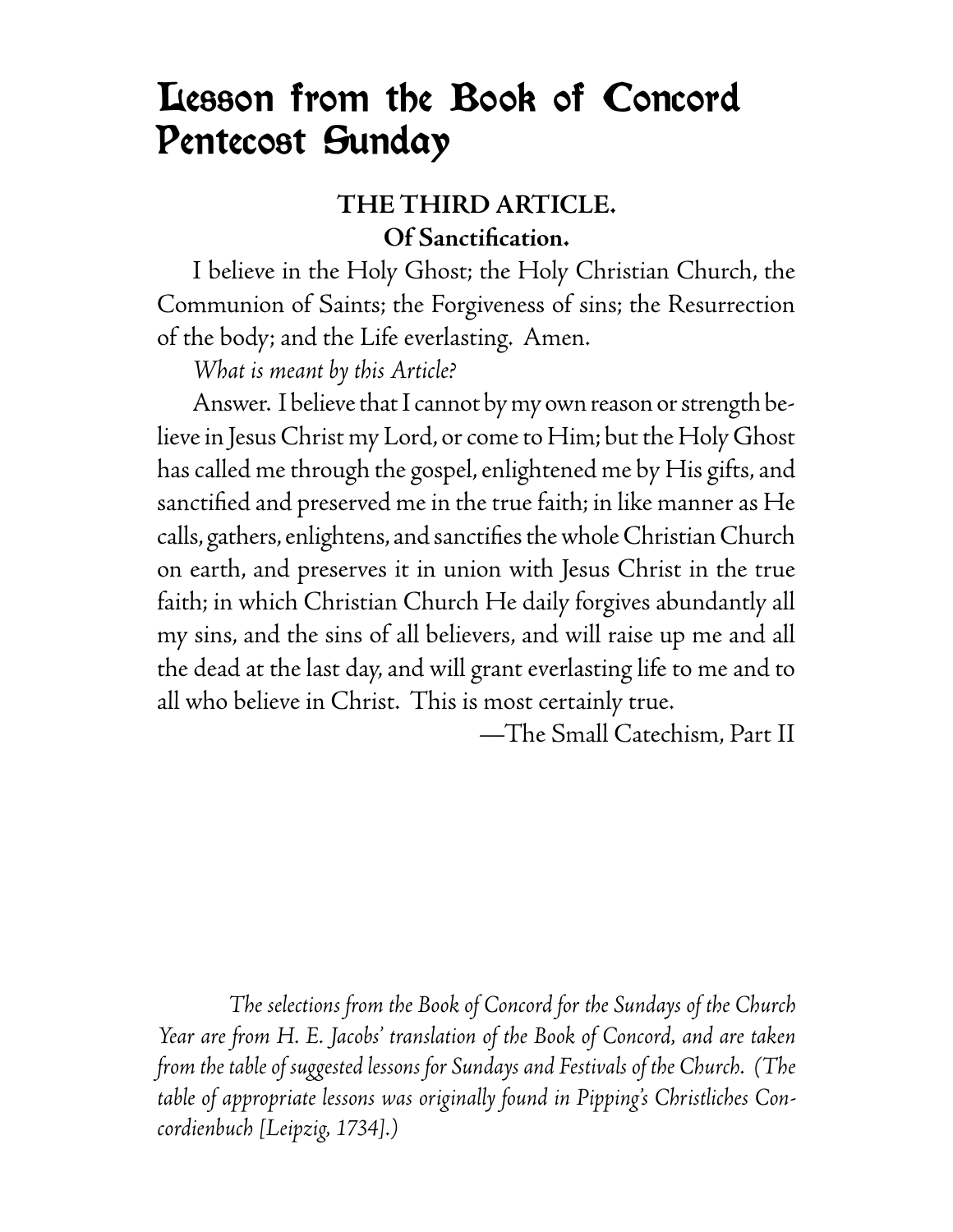### **MONDAY, JUNE 6: ACTS 2:33–41 MONDAY OF WITSUN WEEK**

 This One who had done no wrong, but was sentenced to death, brought about the miraculous preaching that day; each one heard the speaker's voice in his own native language. The message, then, must be true: this Jesus was exalted on high, even to the position of exercising the authority and might of God. He is the Christ, the Lord!

Who is? The first words echo back, "This Jesus, whom you crucified." Certainly, they were cut to the heart! The weight of their guilt is palpable, and what shall they do to be saved from what they deserve for such a crime? Peter's response, though, was not one of what they must do, but of what they needed to have done to them: they needed to be baptized because of what is revealed in Christ. They needed to be baptized so that they would be clean as only His work could clean them. Baptism would give them a clean and renewed heart and mind through the washing away of sins and the giving of the Holy Spirit.

 The leaders of the Jews had said, "Let His blood be on us and on our children." Here Peter tells them that both they and their children could receive this gift of faith in Christ. Each one must be washed for one's own sins, because each made it necessary for the Christ to suffer and die; each must receive the washing that applies the merit of His death and brings life to each believer.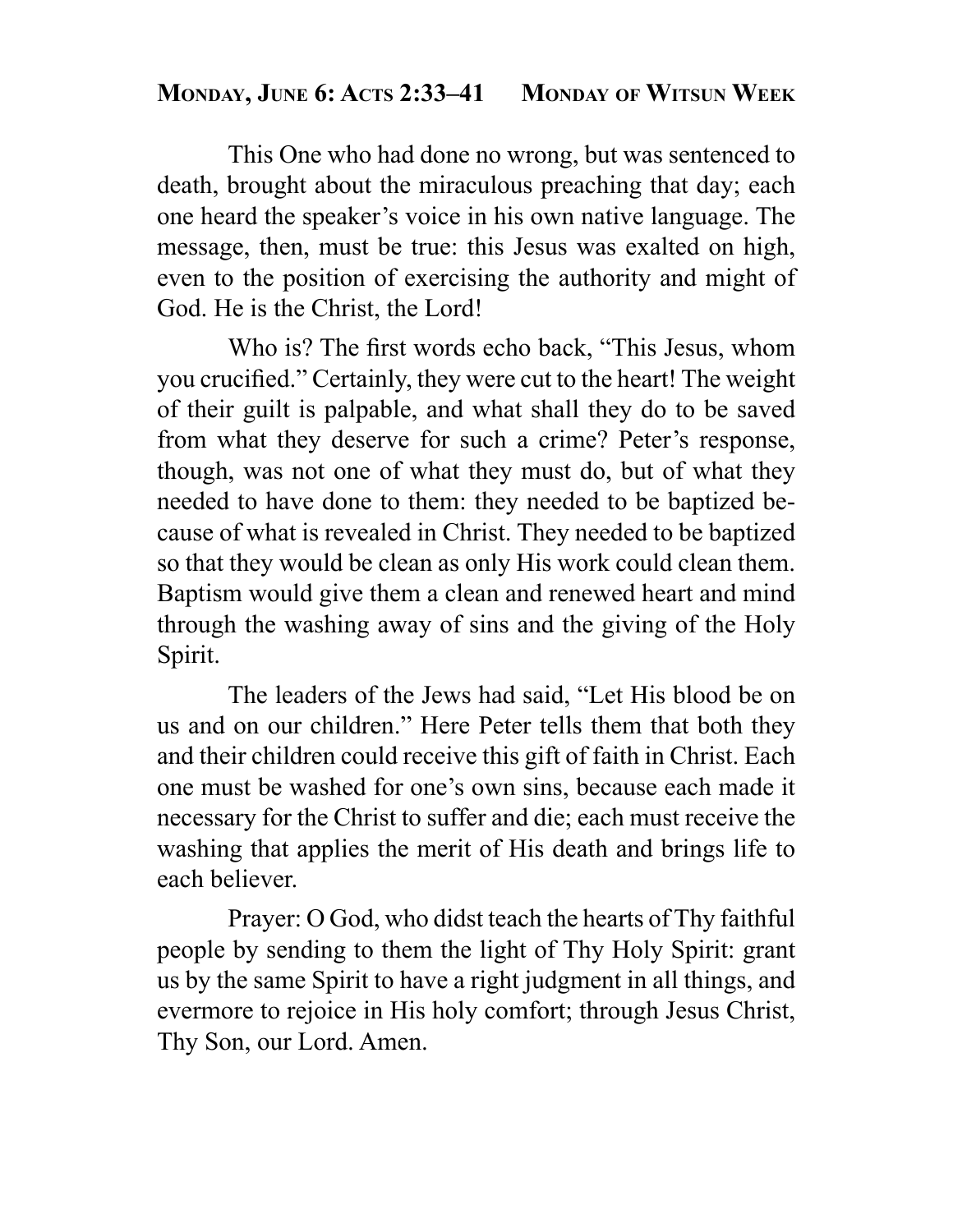### **TUESDAY, JUNE 7: JOHN 3:16–21 TUESDAY OF WITSUN WEEK**

 The proper expectation of God the Son's coming into the world as true holiness in the flesh would be the extermination of all that was unclean. Like the ultimate superhero with avenging might, the whole 'crime syndicate' known as mankind should be cut down by Him, no longer allowed to defile God's creation! Yet, Jesus says He did not come into the world to condemn the world, but that the world might be saved through Him. Those who would look to any other way to avoid the eternal punishment due them stand already condemned, awaiting the execution of their sentence. Anyone who trusts in Him who gave up His perfectly righteous life on the altar of the cross, though, has no condemnation (Romans 8:1).

 He who is the Light has come into the world to save the world, but the darkness doesn't want light; it doesn't want its deeds seen for what they are. The Holy Spirit comes to convict the world concerning sin and righteousness and judgment (John 16:5–15). He comes to lead us out of our inborn darkness by giving us the way to escape not merely the penalty for our sins, but to escape sin itself. Through confidence in Jesus' payment for our sin, we are already reborn and have the assurance that on the Last Day even our flesh shall enjoy the perfection in which God now views us in connection with Christ.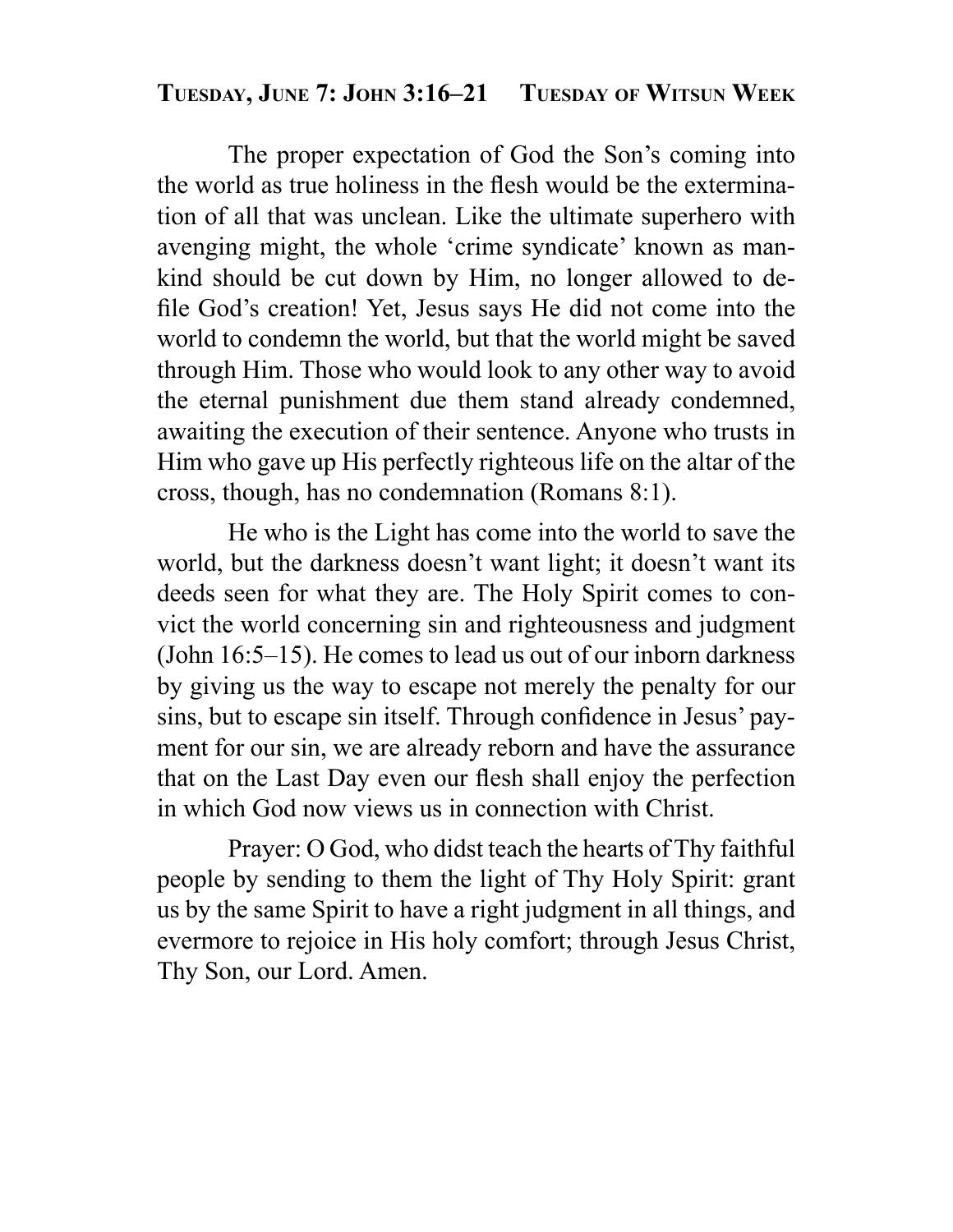#### **WEDNESDAY, JUNE 8: ACTS 8:14–17 EMBER WEDNESDAY OF WITSUN WEEK**

 As Jesus had foretold, the apostles proclaim Him in Jerusalem and all Judea, then to Samaria and the ends of the earth (Acts 1:8). Peter and John were sent to bring the believers in Samaria the outpouring of the Holy Spirit. By this, the Church there was assured they had full authority to proclaim Jesus as the Christ.

 They had already been "baptized in the name of the Lord Jesus." That phrase doesn't mean that only Jesus' name was used in the Baptism, but that they were baptized in connection with God's revelation in Him—baptized the way He commanded (Matthew 28:19) and as the means of connecting them with His salvation. The apostles didn't need to baptize them or proclaim the Holy Spirit to them, but simply laid hands on them to commission them to dispense Christ's forgiveness.

 By the visitation of these most prominent disciples, those who had been despised by the leaders of the Jewish nation would see that in the redemption won by Christ, the Samaritans were no longer outcasts, but were as much His Church as those in Jerusalem. With such assurance given there, the same Word comes to the Gentile world, where the faithful Church is all one in Christ (Acts 15:6–29, Ephesians 2:11–18, Galatians 3:26–29, Romans 11:16–24). We express our unity with Christ's Church in other lands by remembering our partners in Columbia, Peru, and the Philippines in prayer and offerings this and every Ember Week.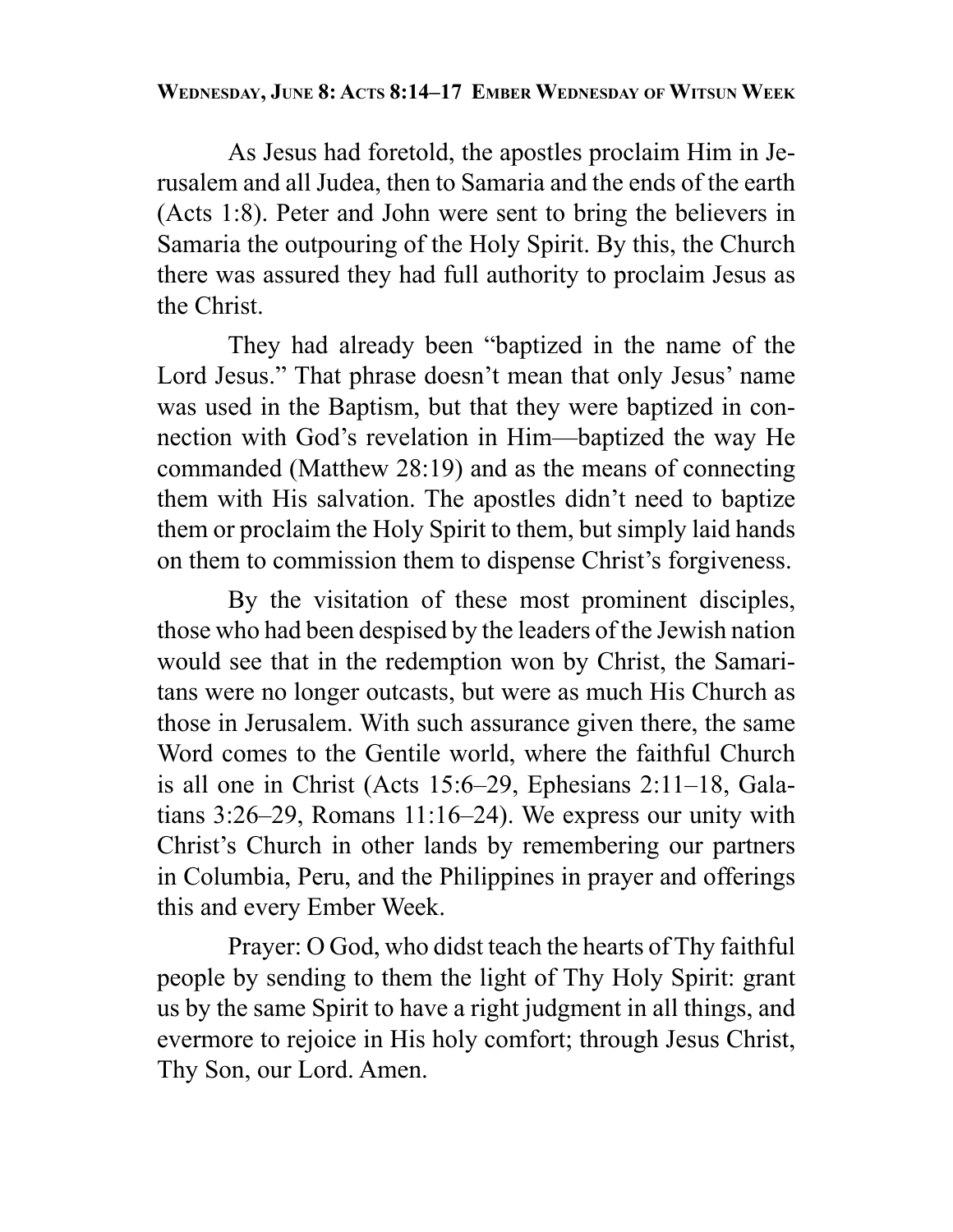#### **THURSDAY, JUNE 9: ACTS 10:34–48 THURSDAY OF WITSUN WEEK**

 The mercy of God astonishes the Jews who had come up with Peter to the house of Cornelius: the Gentiles receive the Holy Ghost with the same miraculous signs as were seen in Jerusalem on Pentecost. By this, the Holy Spirit ratified the message St. Peter had preached, so that all would know that the Gentiles would be full partakers of God's gift of salvation. Those who would receive Jesus as the One in whom they would receive the judgment of acquittal would be in a relationship of filial fear with God. They could consider Him as their dear Father who would accept them when they ran to Him confessing their sins. They would be as dear children who don't want to disappoint, instead of running away like terrified disobedient slaves. Their simplest works, done in connection with faith in Jesus' bringing of peace, would thus be transformed by Him, and considered precious and righteous by Him, as the art of His own beloved children.

 Jesus Christ is Lord of all, Peter says. He is Yahweh (Jehovah), the Creator and Judge of heaven and earth, of the living and the dead. In Him the favor of the one true God, which had rested on Israel until He should come in the flesh, is now upon all people, in every nation who would receive Him as the only Savior from sin, death, and hell. "God shows no partiality," but "whoever believes in Him will receive remission of sins."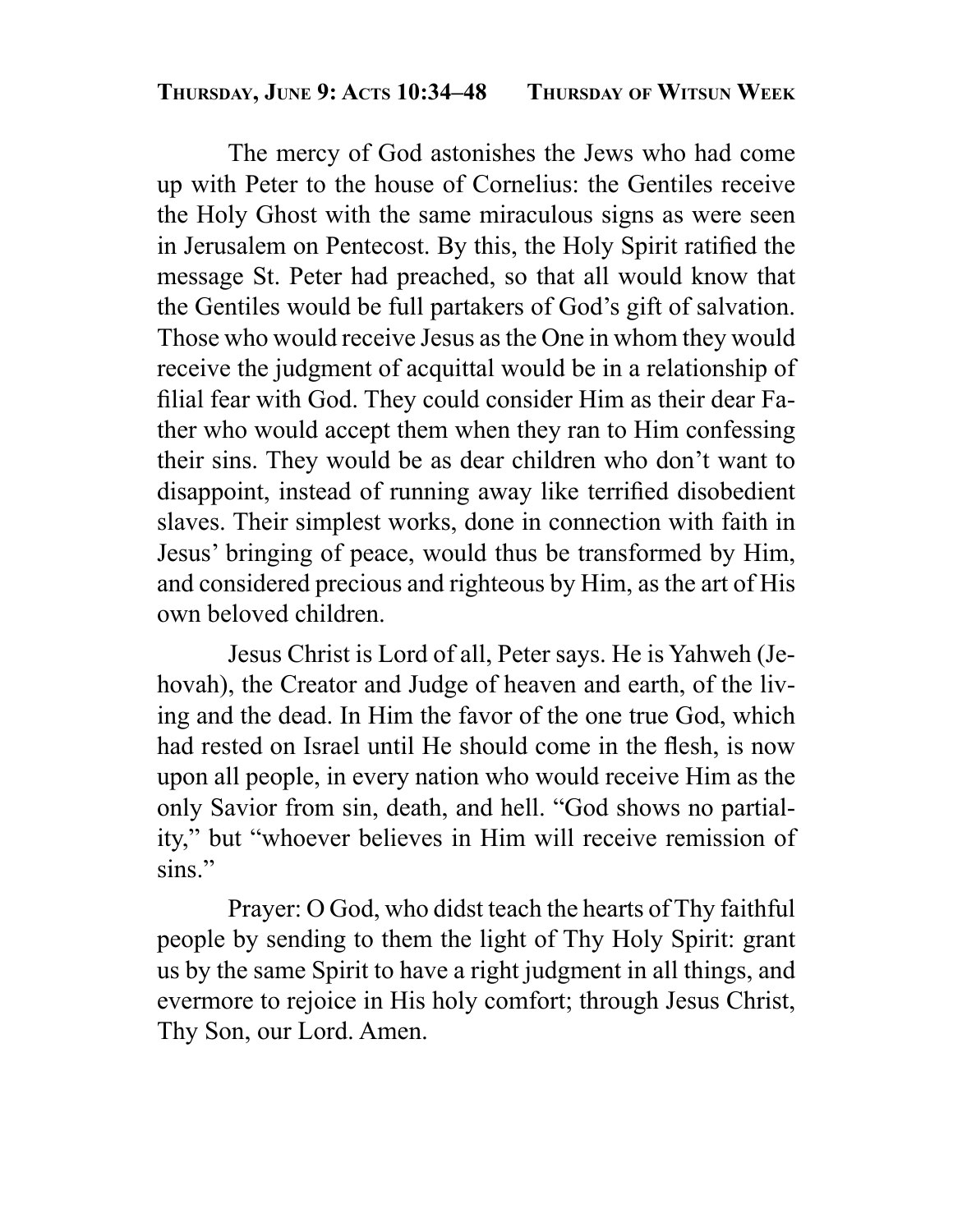### **FRIDAY, JUNE 10: EPH. 4:7–16 EMBER FRIDAY OF WITSUN WEEK**

 The Ascension is no abandonment, leaving a 'selfserve' Christianity with each wondering whether his salvation was genuine. Rather, Jesus established the continuation of His own Office as an objective delivery system for God's truth and blessings.

 Holy Scripture, the written Word of God through His prophets, apostles, and evangelists, gives us an everlasting source and norm for all things to be taught in the Church. From it His pastors teach us, feeding us in these verdant pastures and giving us to drink of these pure waters. They do this work of ministry—of service to Christ—so that the Church is truly and rightly edified (built up). Thus, Christ's holy people are equipped to serve in their various vocations, so that in both words and works all confess the same thing. Our faith is united in this singular knowledge of the Son of God being declared to all, that others might join us in confessing the same. In this, Jesus' word is fulfilled, that your "light so shine before men, that they may see your good works and glorify your Father in heaven" (Matthew 5:16; cf. 1 Peter 2:9–10).

 Through our bishop, pastors, and deacons—who are committed to the standard of the pure Word of God, purely confessed in the Book of Concord—Christ's Church is fitted together to completion, so that the members of Christ's body are not led astray, but fed with His grace so that each member supports and builds up the other.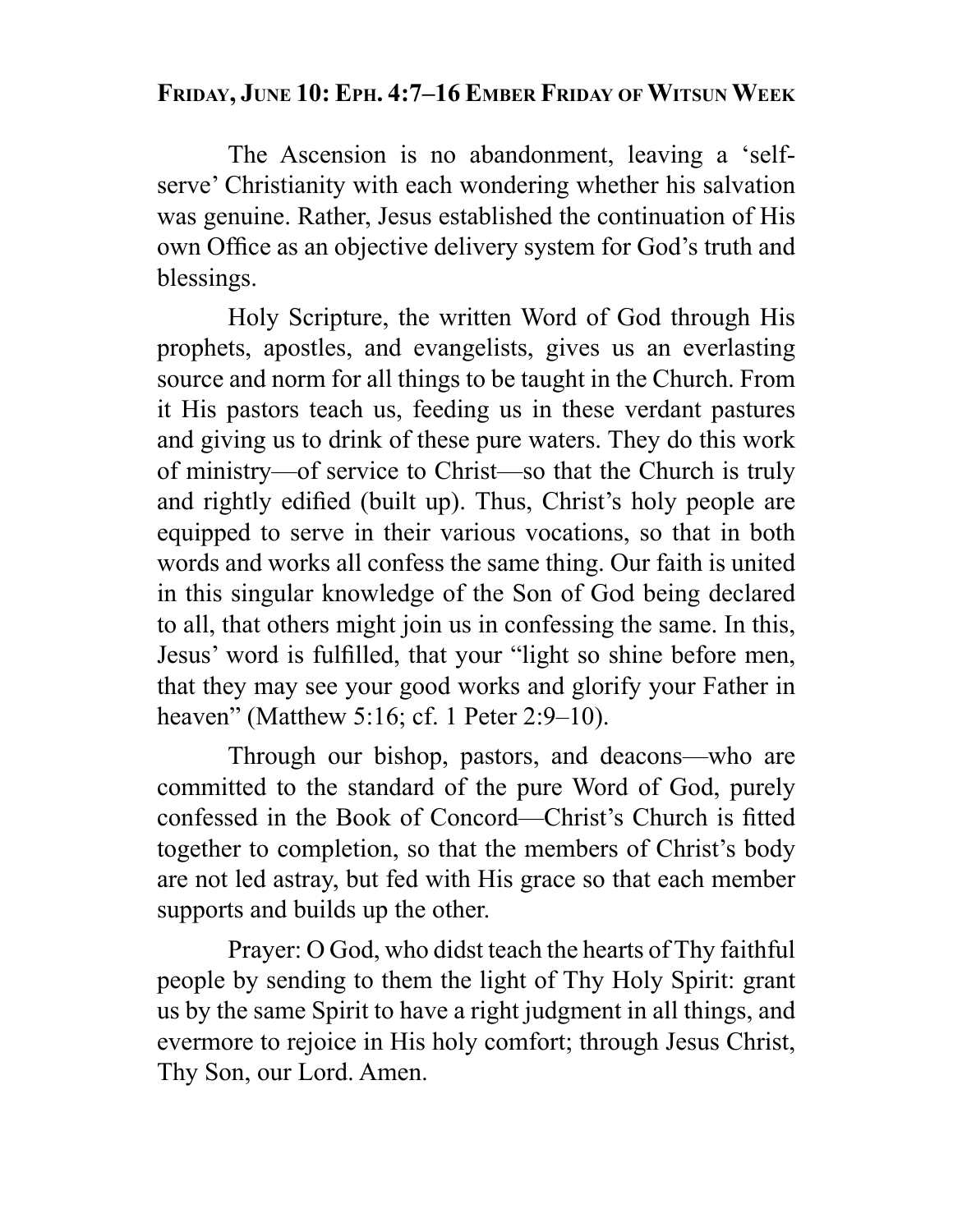### **SAT., JUNE 11: EZE. 20:40–44 EMBER SATURDAY OF WITSUN WEEK**

 We give thanks each Ember Week for the gifts God gives to meet our bodily needs by sharing our blessings with those in other lands with whom we are in fellowship. God's promise in today's reading is declared in this expression of unity in Christ. When the restoration of Israel is prophesied, we always see the historical events falling short of the promise. There is always something more glorious in view: the collecting of all who are scattered among the nations of the world who will call on the name of the Lord (Acts 10:34–48).

 St. Paul thus tells us that all the events and teaching in the Old Testament were recorded for our sake (1 Corinthians 10:11), recorded as examples for us, so that we learn from them how to walk uprightly as those who are saved by grace alone, through faith in Christ alone, just as they were. Even as the Lord says He receives His people as a sweet aroma, He reminds them to remember the things that defiled and exiled them. When they loathe what they have been, they will understand how truly rich His grace is. "Then you shall know that I am the Lord, when I have dealt with you for My name's sake, not according to your wicked ways." We learn the same each Lent; in the power of the resurrection (ours through Baptism, 1 Peter 3:21) the Holy Spirit teaches us to live as those who believe it.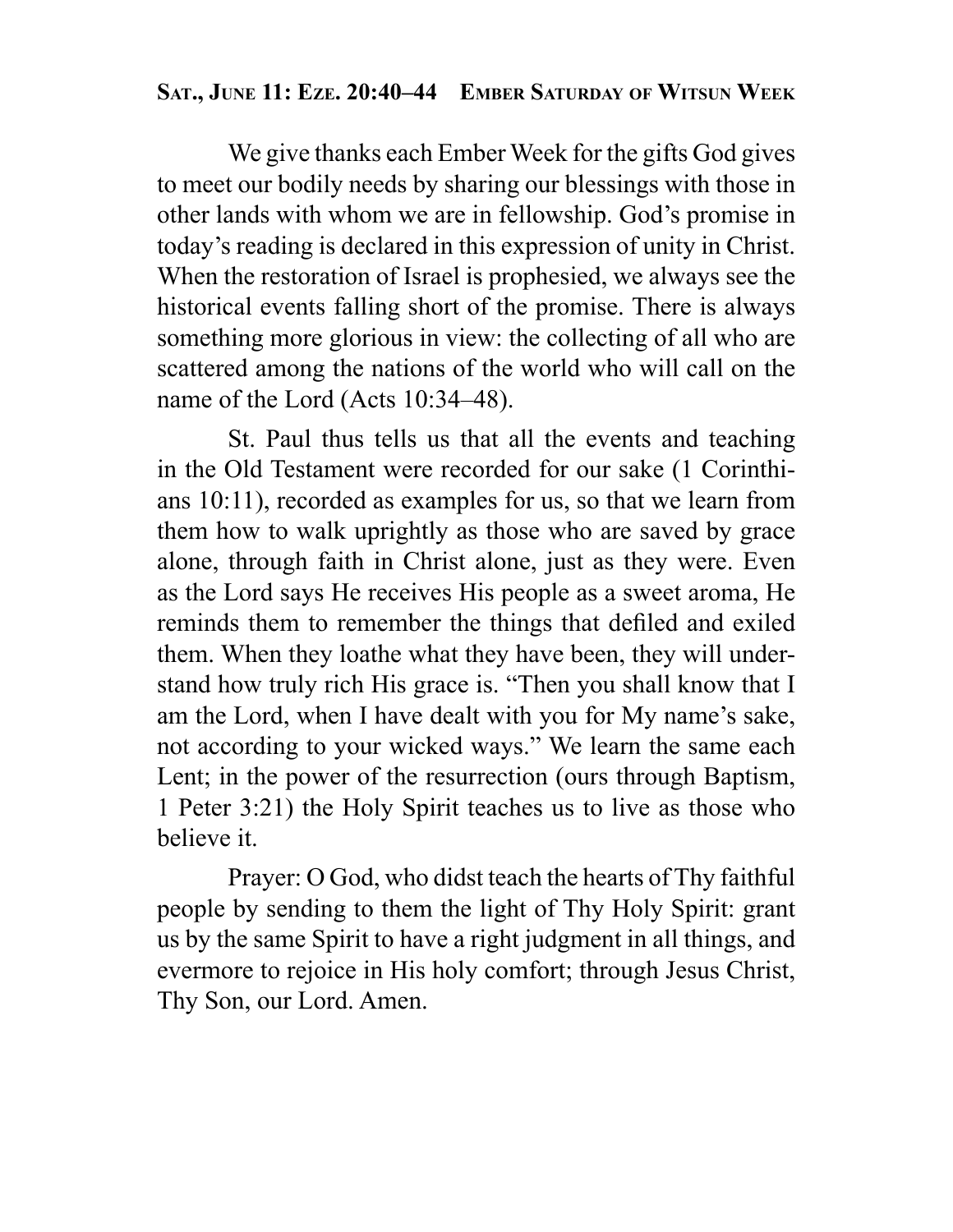# Lesson from the Book of Concord Trinity Sunday

### **ARTICLE I.**

 Our Churches, with common consent, do teach, that the decree of the Council of Nicaea concerning the Unity of the Divine Essence and concerning the Three Persons, is true and to be believed without any doubting; that is to say, there is one Divine Essence which is called and which is God: eternal, without body, without parts, of infinite power, wisdom and goodness, the Maker and Preserver of all things, visible and invisible; and yet that there are three Persons, of the same essence and power, who also are co-eternal, the Father, the Son and the Holy Ghost. And the term "person" they use as the fathers have used it, to signify, not a part or quality in another, but that which subsists of itself.

 They condemn all heresies which have sprung up against this article, as the Manichaeans who assumed two principles [gods], one Good, the other Evil; also the Valentinians, Arians, Eunomians, Mohammedans, and all such. They condemn also the Samosatenes, old and new, who contending that there is but one Person, sophistically and impiously argue that the Word and the Holy Ghost are not distinct Persons, but that "Word" signifies a spoken word, and "Spirit" [Ghost] signifies motion created in things.

—The Augsburg Confession

 *The selections from the Book of Concord for the Sundays of the Church Year are from H. E. Jacobs' translation of the Book of Concord, and are taken from the table of suggested lessons for Sundays and Festivals of the Church. (The table of appropriate lessons was originally found in Pipping's Christliches Concordienbuch [Leipzig, 1734].)*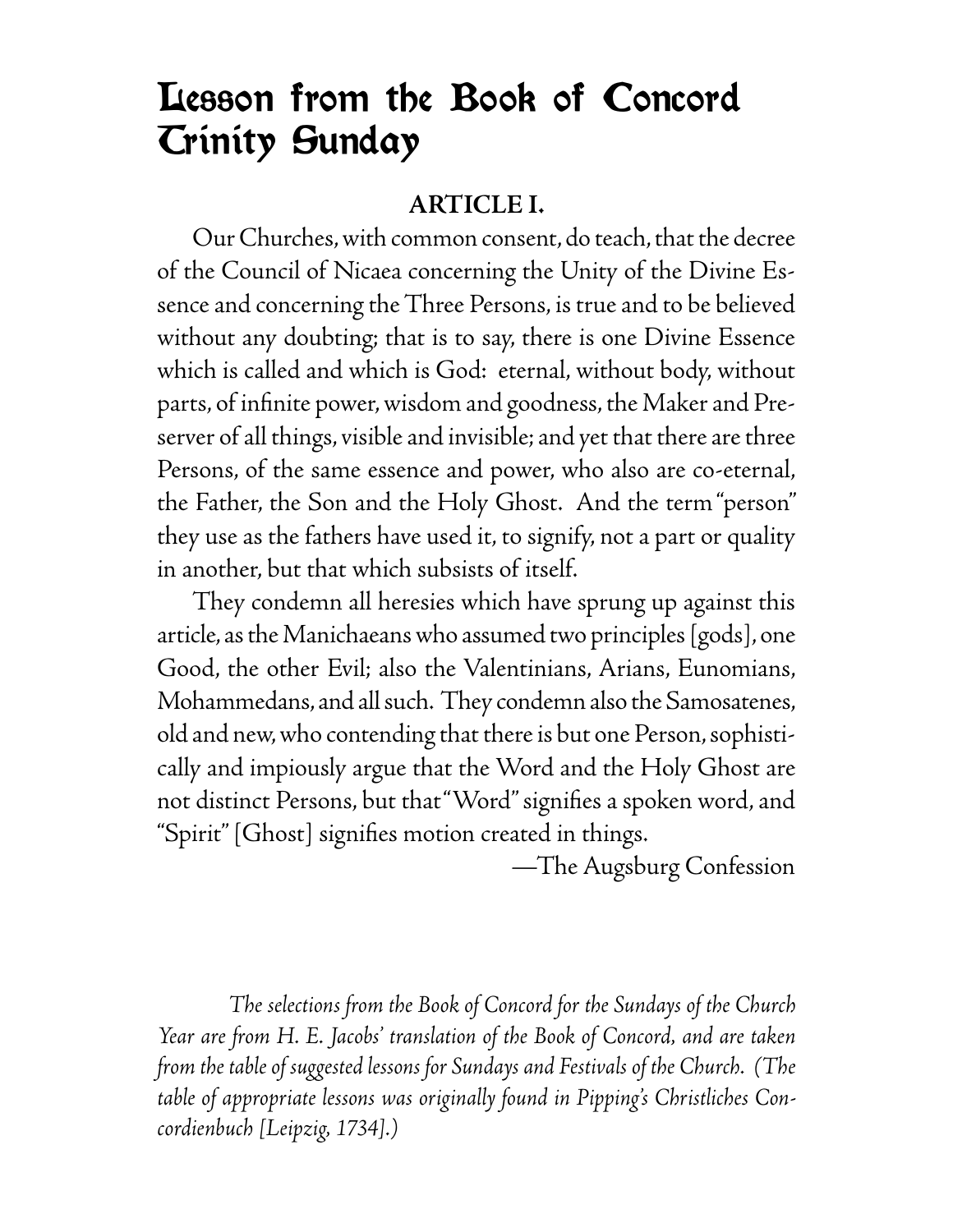"Hear, O Israel: The LORD our God, the LORD is one!" With these words the Lord teaches that there is one divine essence. Elsewhere in the Scripture, including the Old Testament, the Lord teaches us that there is plurality within the one divine essence. This mystery is clearly revealed by Jesus, the eternal Son of God who became flesh for us and our salvation, who then with the Father sends God the Holy Spirit. The Church confesses this in the Athanasian Creed, "The catholic faith is this, that we worship one God in Trinity and Trinity in Unity."

 Since God the Father, Son, and Holy Spirit are united in essence they are also united in will, majesty, power, and divinity. All who are baptized in the name of the Triune God are united as well, with each other through the unity of faith, but also within themselves. The Lord says, "You shall love the LORD your God with all your heart, with all your soul, and with all your strength." As the Lord is one, He makes us one, a unity of heart, soul, and strength, in love for Him. Although we are made up of parts, God unites our being so that we may begin to fear, love, and trust Him above all things, and in that love for God, love our neighbors as ourselves.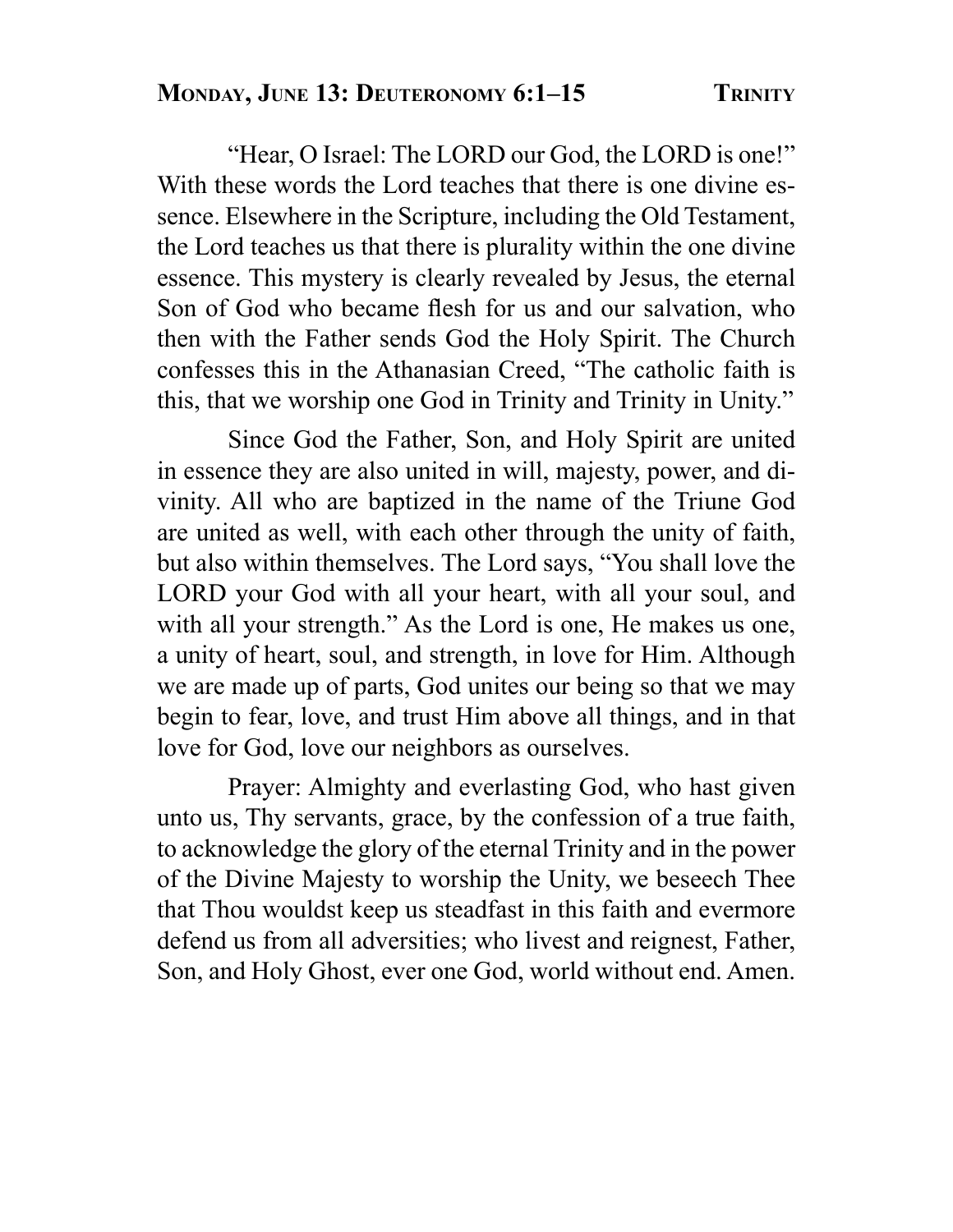"This is the way you shall bless the children of Israel. . ." The Lord gives Aaron and his sons this specific blessing by which the Lord would put His name on His people. In this blessing He not only showed the mystery of the three persons in one divine essence, He revealed that He loves His people. He blesses and keeps His people. He causes His face to shine on them. This means that He looks with favor and fondness upon His people.

 God turns His face away from the impenitent, no longer looking upon them favorably. The Psalmist prays, "Do not hide Your face from me; Do not turn Your servant away in anger" (Psalm 27:9). Asaph sings the refrain in Psalm 80, "Restore us, O God; Cause Your face to shine, And we shall be saved!" When we choose to sin, or refuse to repent of our sins and amend our lives, God hides His face from us so that we might see the severity of our sin and cry out to Him for contrite hearts and salvation. He lifts His countenance upon the contrite and believing soul, showing His fatherly goodness and mercy. Knowing that God lifts His countenance upon us, we say with David, Psalm 42:5, "I shall yet praise Him For the help of His countenance."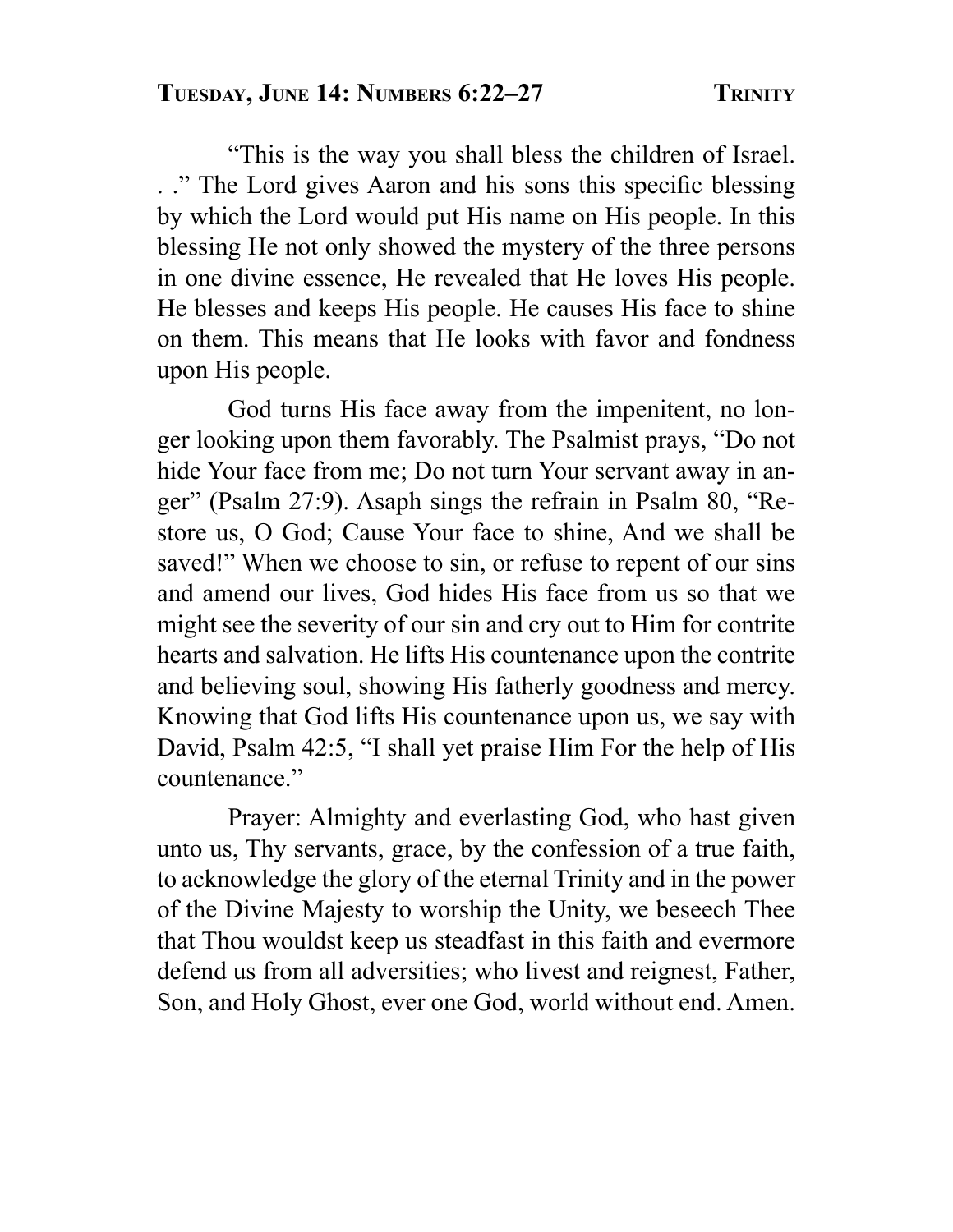#### **WEDNESDAY, JUNE 15: ISAIAH 6:1–13 FESTIVAL OF DAVID HENKEL**

 The thrice-holy God—Father, Son, and Holy Spirit appears to Isaiah in a vision. Isaiah, realizing he is in God's presence, confesses his sinfulness. "Woe is me, for I am undone! Because I am a man of unclean lips, And I dwell in the midst of a people of unclean lips." He doesn't confess specific sins that he knows and feels in his heart at that moment. He confesses his sinful nature which is the root cause of his sin. He sees the Lord who is "holy, holy, holy," and acknowledges his own pollution. The Triune God is gracious and merciful to sinners who are contrite and lament their sinfulness. One of the Seraphim touches an altar coal to Isaiah's lips, cleansing them so that he may now speak holy things.

 The Lord says in Leviticus 19:2, "You shall be holy, for I the LORD your God am holy." We are, by nature, sinful and unclean, so the Triune God cleanses us, not with coals from the temple altar, but with the atonement made by God the Son on the altar of the cross. God the Spirit applies God the Son's righteousness to us by faith, so that we are holy in God the Father's sight. Believing we are holy in God's sight, we strive to live holy lives in all our actions, communications, and thoughts.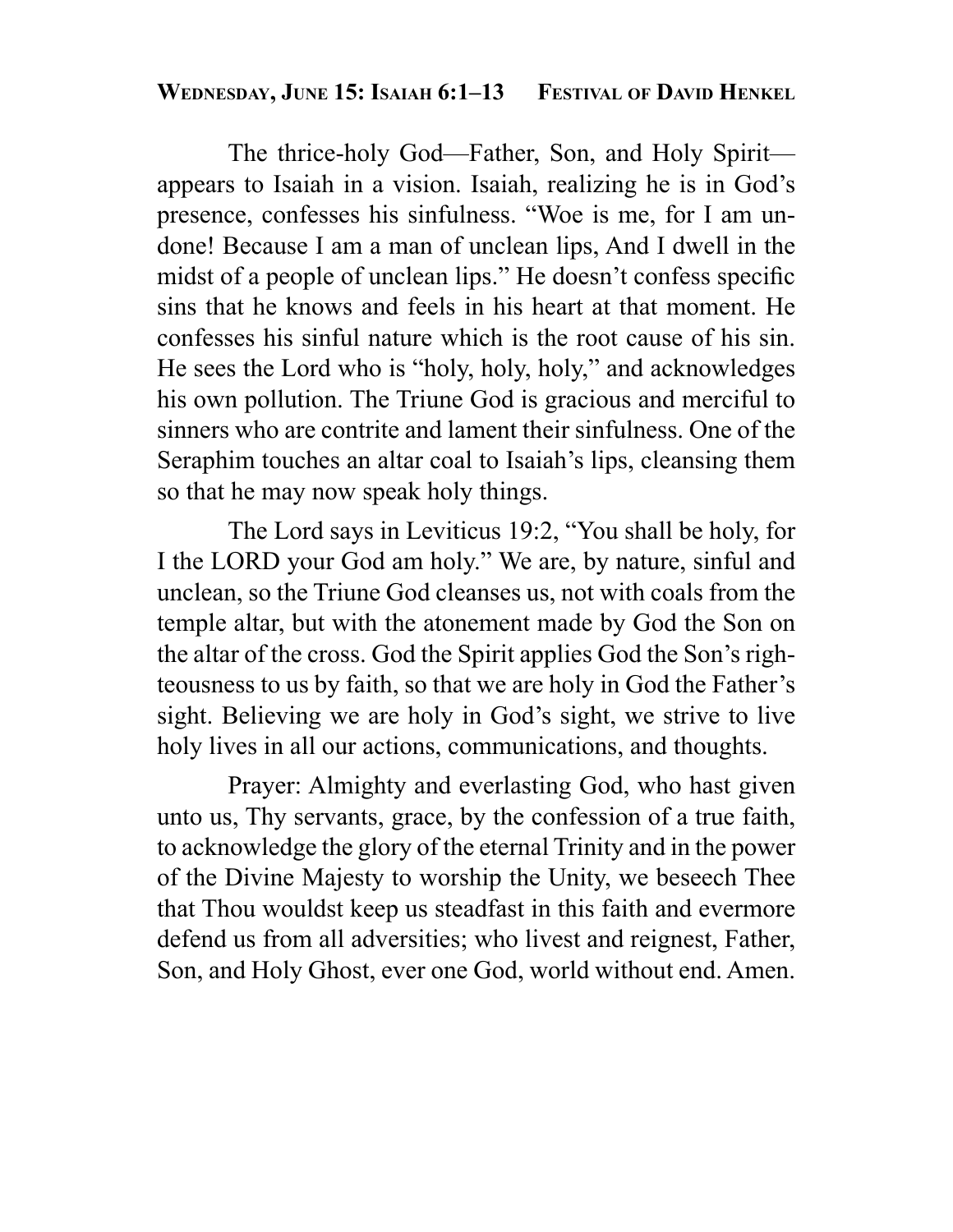Christ will send the Helper—God the Holy Spirit from the Father. The Holy Spirit proceeds from the Father, but He also proceeds from God the Son since God the Father and God the Son are united in essence. The Helper is the co-eternal and co-majestic third person of the Holy Trinity, for He is "The spirit of your Father" (Matthew 10:20) and "the Spirit of Christ" (Romans 8:9).

 When Christ sends the Helper, "He will testify of Me," Jesus says. God the Holy Spirit testifies of Christ through the apostles' preaching, both spoken and written in the Gospels and Epistles of the New Testament. His testimony of Christ creates contrition and faith in people's hearts. His testimony also fortifies believers against the world's hatred and vitriol. He testifies to us that we are not of the world. He has transferred us out of the kingdom of this world into the kingdom of God the Son, where there is forgiveness, peace, joy, and the newness of life. There will be persecutions and crosses to bear for those whom Christ has chosen out of the world, but those will be no greater than the persecutions and cross that God the Son bore for us and our salvation. The Helper testifies to Christ's victory and teaches us that His victory over sin, death, and the devil is ours as well.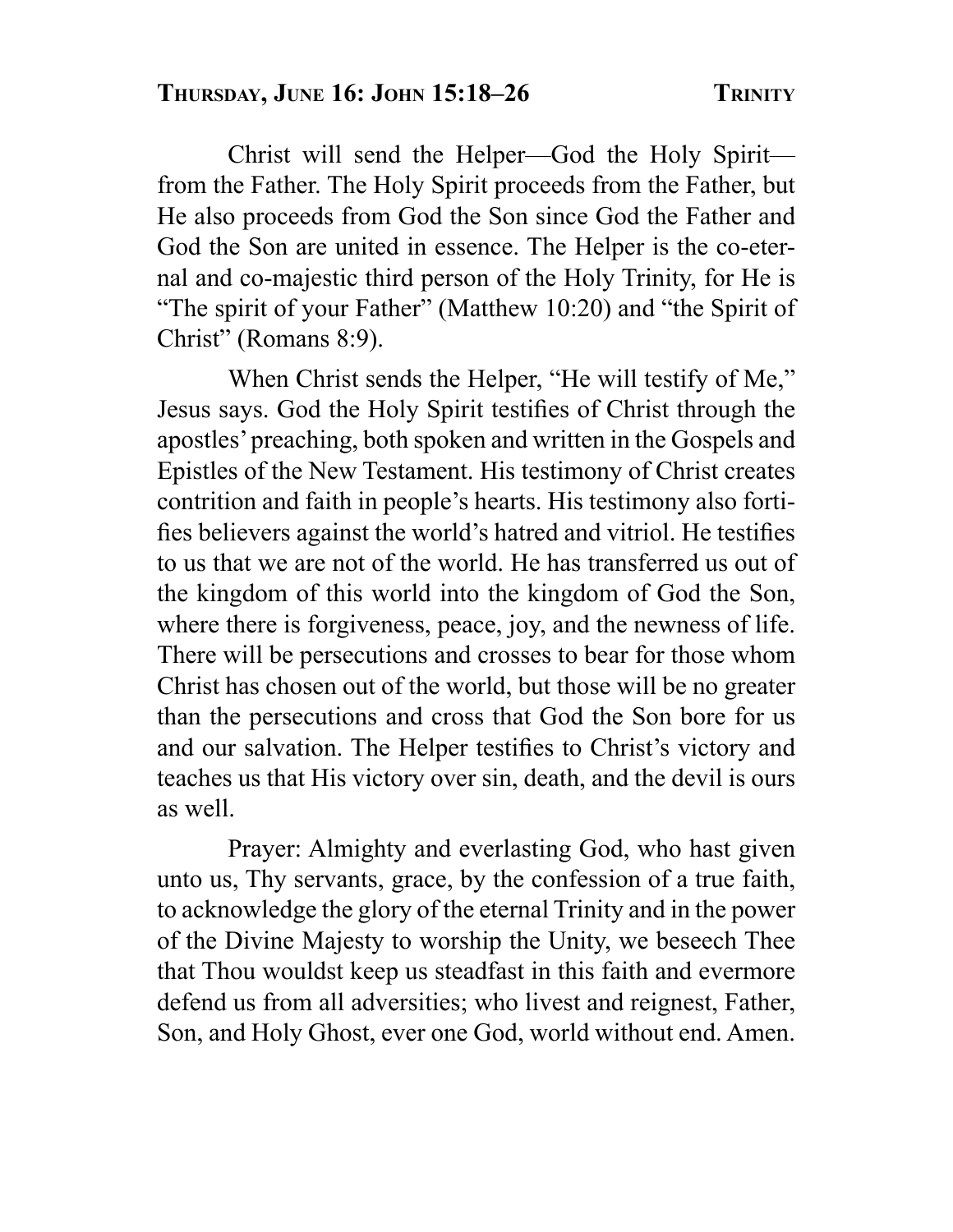God is Father because He begot a Son from eternity, and that Son is of the same substance as the Father. From the Father and the Son proceed God the Holy Spirit. The doctrine of the Holy Trinity is not an academic proposition to be intellectually acknowledged. The doctrine of the Holy Trinity is who God is, and it is also our salvation. God the Father sends God the Son to assume human flesh, being born of a woman alone. As man, God the Son redeems sinful mankind from the curse and condemnation of the Law which hangs over all mankind because of our disobedience. All who believe in God the Son's death for their sins receive His perfect righteousness and are adopted as sons of God.

 "And because you are sons, God has sent forth the Spirit of His Son into your hearts, crying out, 'Abba, Father!'" The Holy Spirit is the Spirit of God the Son. Since He adopts believers as sons of God, He gives them His Holy Spirit as well. By the power of the Holy Spirit we pray to God our Father. We abstain from fleshly lusts which war against our souls. We rise each day to live before God in righteousness and purity, no longer as sons of the devil and slaves to sin, but as sons of God with His Spirit and strength.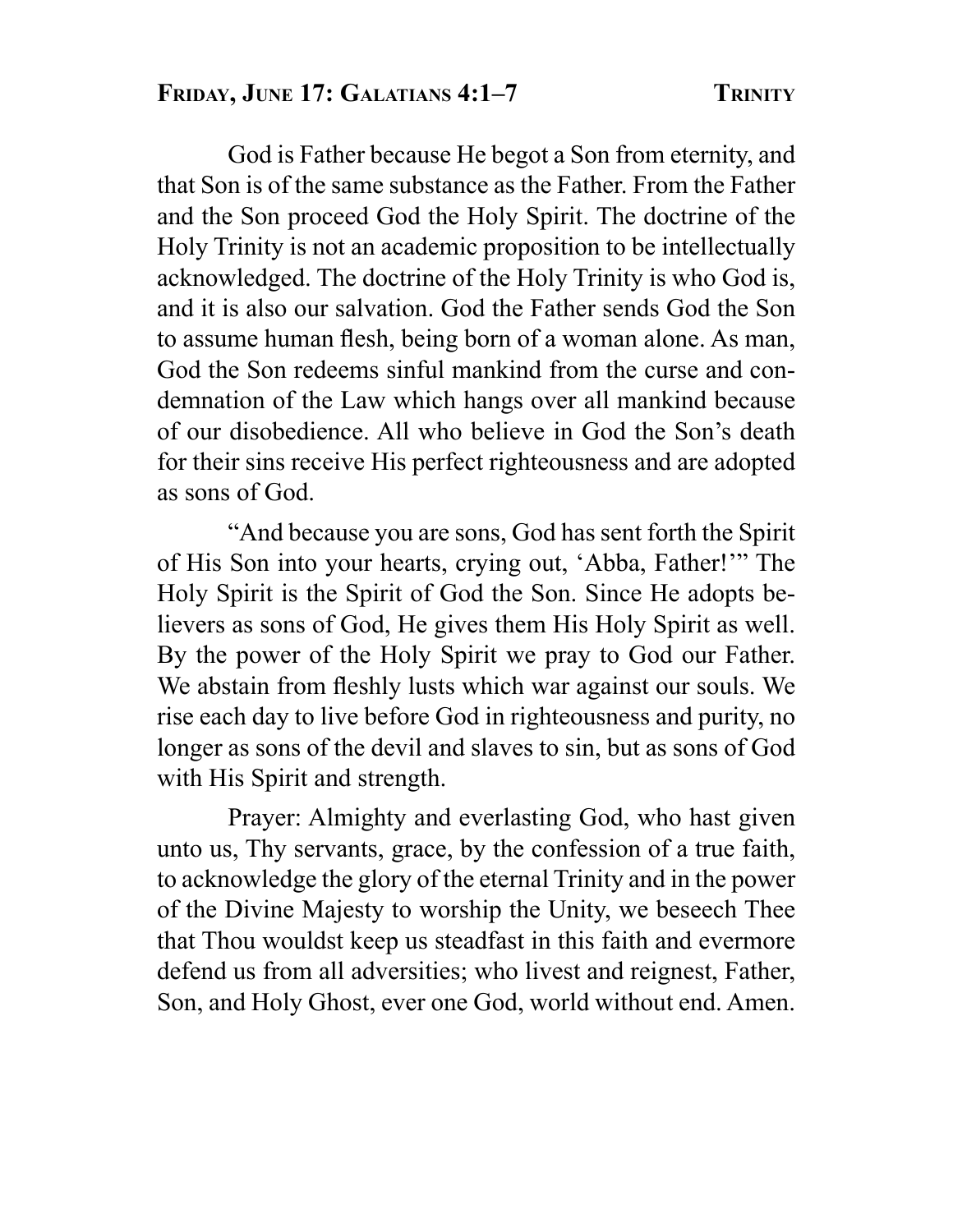The Lord opened Lydia's heart to give heed to the things Paul said. Without the Lord opening her heart, Paul's gospel would have gone in one ear and out the other. But God opens the woman's heart and implants His Word, creates faith, and brings forth faith's fruits in lodging Paul and his companions. Lydia reminds us that we cannot, by our own reason or strength, believe in Jesus Christ our Lord, or come to Him, but that God the Holy Ghost calls us by the Gospel, enlightens us with His gifts, sanctifies and keeps us in the true faith. He opens the door of our hearts through the preaching of His Word, the testimony of the Holy Spirit. "This Word man is indeed to hear; however, it is not by his own powers, but only through the grace and working of the Holy Ghost that he can yield faith to it and accept it" (Formula of Concord, Epitome II.19).

 Christ says in Revelation 3:20, "Behold, I stand at the door and knock. If anyone hears My voice and opens the door, I will come in to him and dine with him, and he with Me." He knocks on the door of our hearts through His Word. The Holy Spirit gives us new hearts and wills by which we open the door to Him.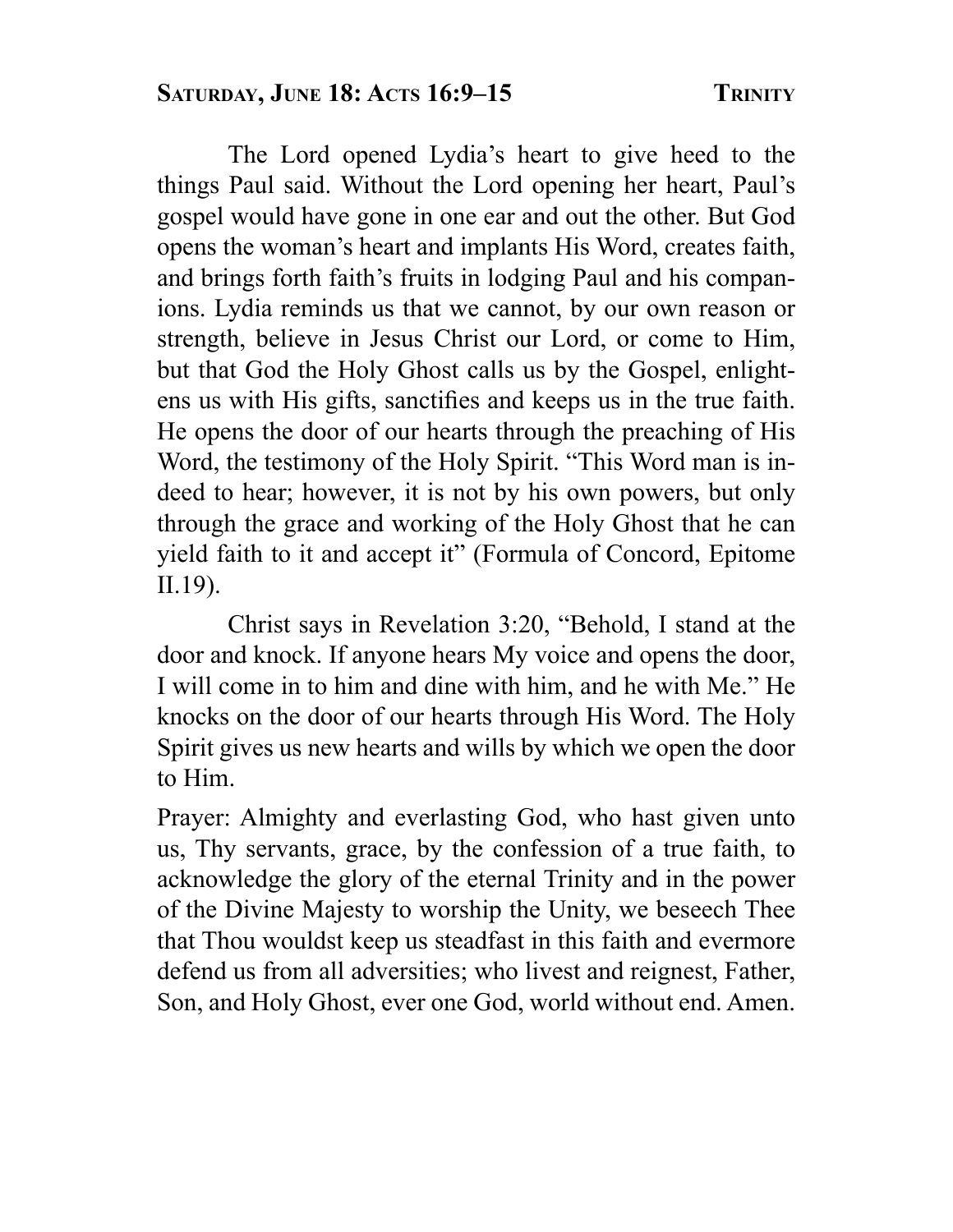## Lesson from the Book of Concord The First Sunday after Trinity

#### **ARTICLE XXIV.**

 Falsely are our churches accused of Abolishing the Mass; for the Mass is retained on our part, and celebrated with the highest reverence. All the usual ceremonies are also preserved, save that the parts sung in Latin are interspersed here and there with German hymns, which have been added to teach the people. For ceremonies are needed to this end alone, that the unlearned be taught. And not only has Paul commanded to use in the Church a language understood by the people [1 Cor. 14: 2, 9], but it has also be so ordained by man's law.

The people are accustomed to partake of the Sacrament together, if any be fit for it, and this also increases the reverence and devotion of public worship. For none are admitted except they be first proved. The people are also advised concerning the dignity and use of the Sacrament, how great consolation it brings anxious consciences, that they may learn to believe God, and to expect and ask of Him all that is good. This worship pleases God; such use of the Sacrament nourishes true devotion toward God. It does not, therefore, appear that the Mass is more devoutly celebrated among our adversaries, than among us.

 But it is evident that for a long time, it has been the public and most grievous complaint of all good men, that Masses have been basely profaned and applied to purposes of lucre. For it is unknown how far this abuse obtains in all the churches, by what manner of men Masses are said only for fees or stipends, and how many celebrate them contrary to the Canons. But Paul severely threatens those who deal unworthily with the Eucharist, when he says [1 Cor. 11:27]: "Whosoever shall eat this bread, and drink this cup of the Lord unworthily, shall be guilty of the body and blood of the Lord." When, therefore, our priests were admonished concerning this sin, Private Masses were discontinued among us, as scarcely any Private Masses were celebrated except for lucre's sake.

 Neither were the bishops ignorant of these abuses, and if they had corrected them in time, there would now be less dissension. Heretofore, by their own negligence, they suffered many corruptions to creep into the Church. Now, when it is too late, they begin to complain of the troubles of the Church, seeing that this disturbance has been occasioned simply by those abuses, which were so manifest that they could be borne no longer. Great dissensions have arisen concerning the Mass, concerning the Sacrament. Perhaps the world is being punished for such long-continued profanations of the Mass, as have been tolerated in the churches for so many centuries, by the very men who were both able and in duty bound to correct them. For, in the Ten Commandments, it is written (Exodus 20), "The Lord will not hold him guiltless that taketh His name in vain." But since the world began, nothing that God ever ordained seems to have been so abused for filthy lucre as the Mass.

There was also added the opinion which infinitely increased Private Masses, namely, that Christ, by His passion, had made satisfaction for original sin, and instituted the Mass wherein an offering should be made for daily sins, venial and mortal.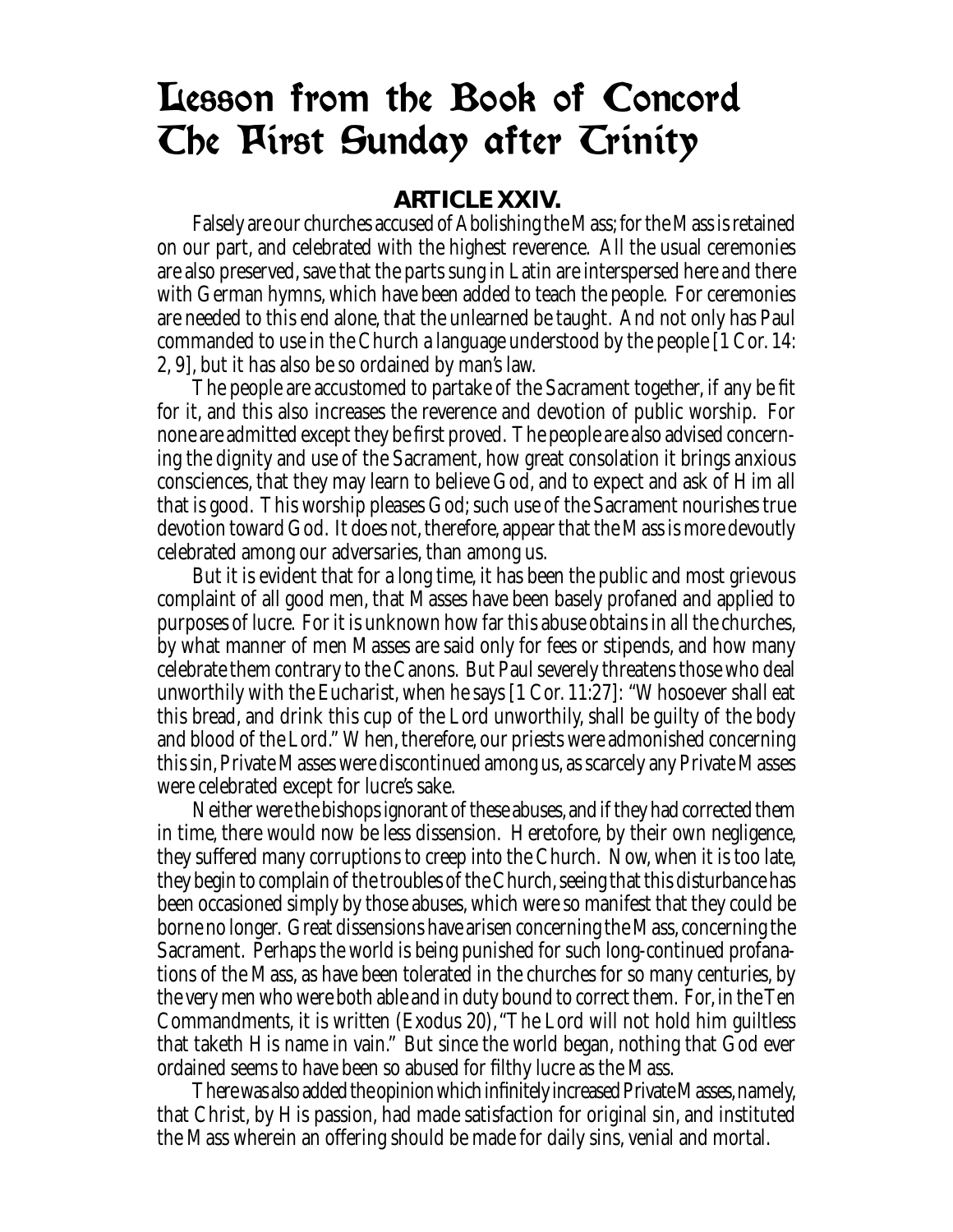From this has arisen the common opinion that the Mass taketh away the sins of the living and the dead, by the outward act. Then they began to dispute whether one Mass said for many were worth as much as special Masses for individuals, and this brought forth that infinite multitude of Masses. Concerning these opinions our teachers have given warning, that they depart from the Holy Scriptures and diminish the glory of the passion of Christ. For Christ's passion was an oblation and satisfaction, not for original guilt only, but also for all sins, as it is written to the Hebrews  $(10:10)$ , "We are sanctified through the offering of Jesus Christ, once for all." Also, 10:14: "By one offering He hath perfected forever them that are sanctified." Scripture also teaches that we are justified before God through faith in Christ, when we believe that our sins are forgiven for Christ's sake. Now if the Mass take away the sins of the living and the dead by the outward act, justification comes of the work of Masses, and not of faith, which Scripture does not allow.

 But Christ commands us [Luke 22:19]: "This do in remembrance of Me"; therefore the Mass was instituted that the faith of those who use the Sacrament should remember what benefit it receives through Christ, and cheer and comfort the anxious conscience. For, to remember Christ, is to remember His benefits, and to realize that they are truly offered unto us. Nor is it enough only to remember the history, for this the Jew and the ungodly also can remember. Wherefore the Mass is to be used to this end, that there the Sacrament [Communion] may be administered to them that have need of consolation; as Ambrose says: "Because I always sin, I am always bound to take the medicine."

 Now, forasmuch as the Mass is such a giving of the Sacrament, we hold one communion every holyday, and also other days, when any desire the Sacrament it is given to such as ask for it. And this custom is not new in the Church; for the Fathers before Gregory make no mention of any private Mass, but of the common Mass they speak very much. Chrysostom says that the priest stands daily at the altar, inviting some to the Communion and keeping back others. And it appears from the ancient Canons, that someone celebrated the Mass from whom all the other presbyters and deacons receive the Body of the Lord, for thus the words of the Nicene Canon says: "Let the deacons, according to their order, receive the Holy Communion after the presbyters, from the bishop or from a presbyter." And Paul [1 Cor. 11:33] commands concerning the Communion: "Tarry for one another," so that there may be a common participation.

 Forasmuch, therefore, as the Mass with us has the example of the Church taken from the Scripture and the Fathers, we are confident that it cannot be disapproved, especially since the public ceremonies are retained for the most part, like those hitherto in use; only the number of Masses differs, which, because of very great and manifest abuses, doubtless might be profitably reduced. For in olden times, even in churches most frequented, the Mass was not celebrated every day, as the Tripartite History (Book 9, chapt. 33) testifies: "Again in Alexandria, every Wednesday and Friday, the Scriptures are read, and the doctors expound them, and all things are done, except only the celebration of the Eucharist."

—The Augsburg Confession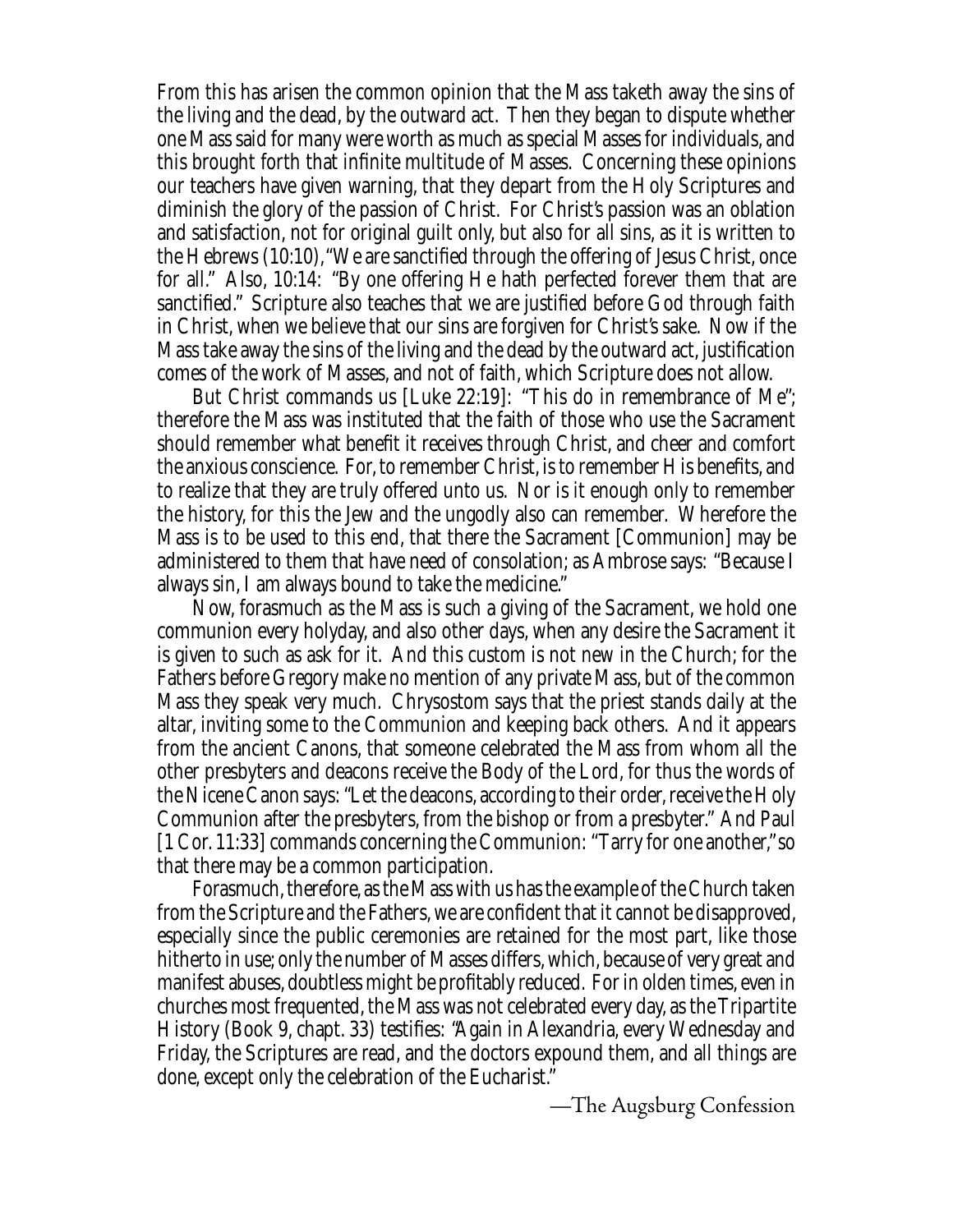### **MONDAY, JUNE 20: EZEKIEL 2:1-7** 1<sup>st</sup> SUNDAY A. TRINITY

 God works in certain ways. Throughout history, God has taken action to restore His wayward people. Even today, God calls us, His children, to repentance and faith so that He can restore us to a good relationship with Him. God calls His people by sending His pastors (shepherds) to confront the flock about their sin, to call them to repentance and faith, and to restore them via His absolution.

 "And you, son of man, do not be afraid of them nor be afraid of their words, though briers and thorns are with you and you dwell among scorpions; do not be afraid of their words or dismayed by their looks, though they are a rebellious house. You shall speak My words to them, whether they hear or whether they refuse, for they are rebellious."

 We are created according to God's will, redeemed by the holy, precious blood of God's Son, and given faith by God's Holy Spirit, through Word and Baptism. God sends His pastors to us rebels in order to shepherd us. Repent, confess your sins to God! Hear God's Words of forgiveness and absolution! And believe that God has redeemed you through the suffering and death of His Son!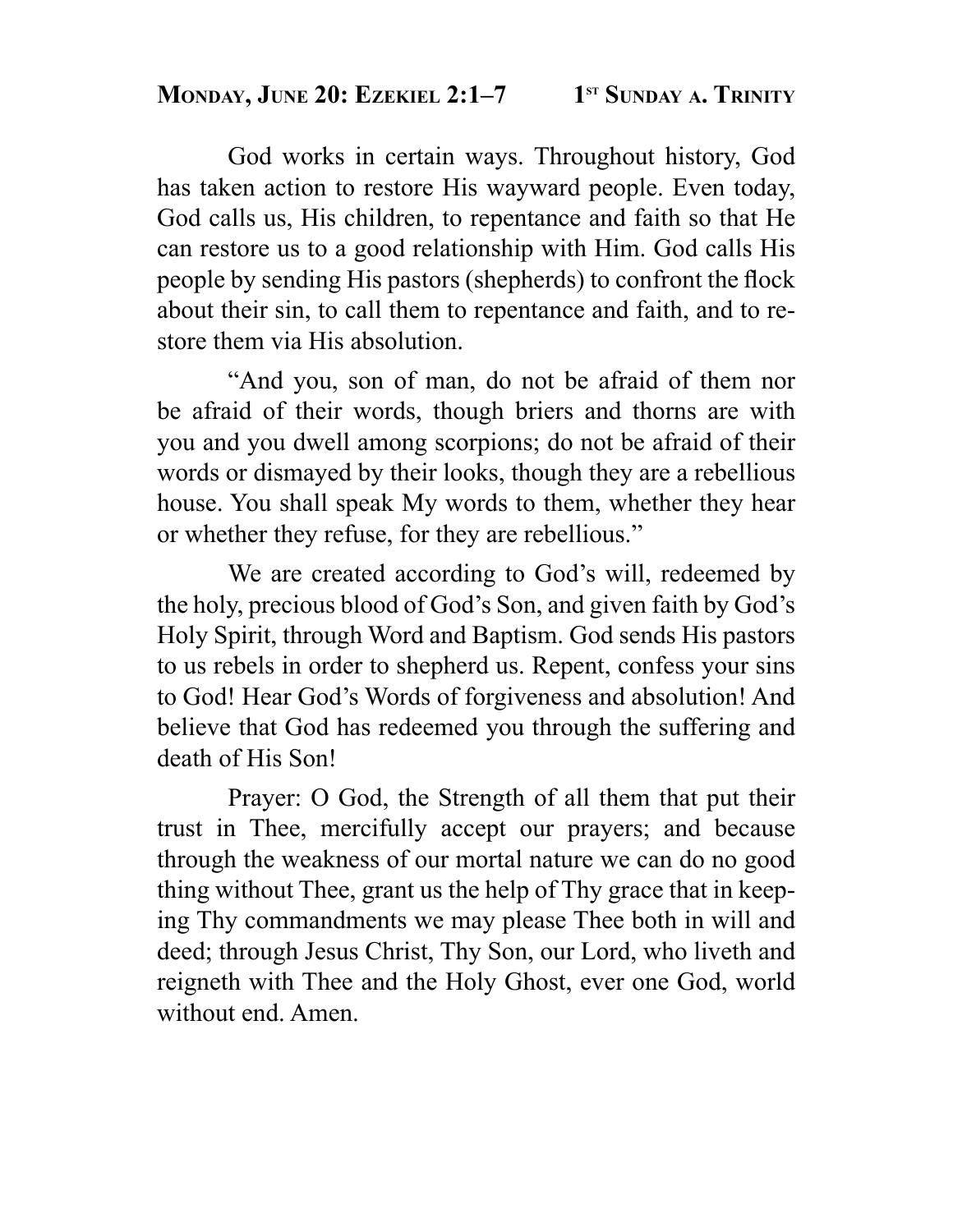### TUESDAY, JUNE 21: 1 TIMOTHY 6:6-19 1<sup>st</sup> SUNDAY A. TRINITY

 You have heard it many times, "the love of money is the root of all evil." And it is true. But our Scripture reading from 1 Timothy 6 states that the love of money is not just the root of evil–the love of money is the root of all kinds of evil. And the real problem with all of these kinds of evil is that they lead people to sin, hardheartedness, unbelief, and separation from God.

 One of those evils is that greedy, haughty men never get enough money and riches, while other men struggle for subsistence while working for them. The greedy men are led into the sin of idolizing money and riches. The poor struggling men are easily led into the sins of theft and fraud to survive and feed their families.

 But as Christians, we should realize that God will provide sustenance for his children. Therefore, none should trust in the riches of the world in this present age. Rich and poor alike should do good works defined by faith in Christ before God and man. We live our lives in Christ. We put our trust in Jesus, not the riches of this world. He is our hope in this life and in the life to come.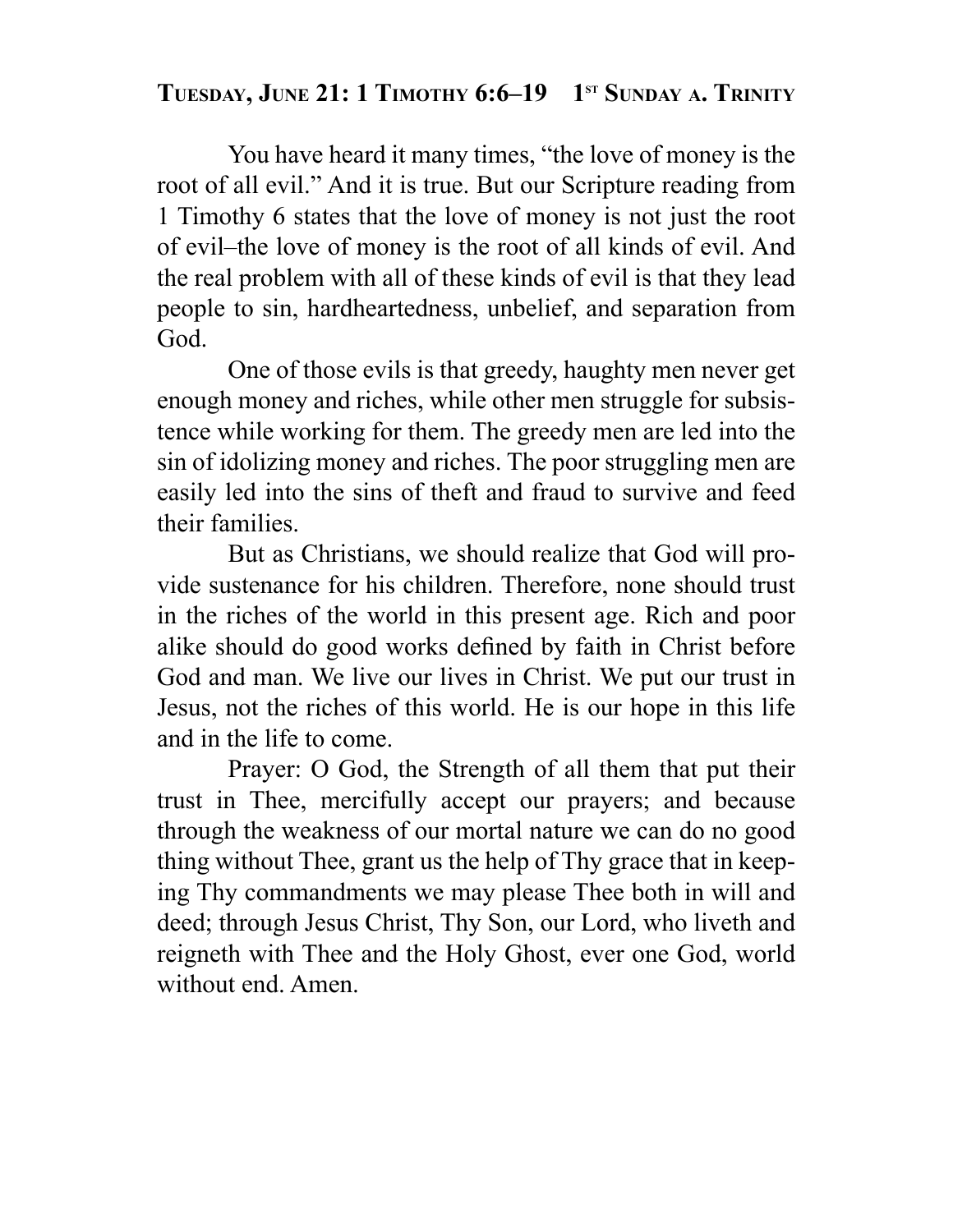### WEDNESDAY, JUNE 22: JEREMIAH 9:23-24 1<sup>st</sup> SUNDAY A. TRINITY

 Our Scriptures from Jeremiah speak of the wisdom, might, and riches of mankind. The fear of God is the beginning of wisdom. As to man's might, all men are made of dust and to dust even the mighty shall return. Let the man who considers himself mighty not glory before God. And as to the rich man who glories before God, his riches are nothing. Whatever He owns will be passed along when he dies.

 So, rather than looking to man for life's meaning, look to God. God manifests Himself in steadfast love, judgment, and righteousness. In His steadfast love for the world, God sent His Word, His Son, into the flesh to redeem man. He rained his judgment down, not upon the world or upon mankind, but upon His righteous Son. He punished His Son for our sins. He raised His Son from the dead to prove that Christ's atonement was sufficient to atone for man's sin.

 Rather than trust in our own wisdom, might, and riches, let us trust in God and His ways. Do we believe in His Son and claim His righteousness for our justification? This is the way that is right–not to man's wisdom, but right to God's!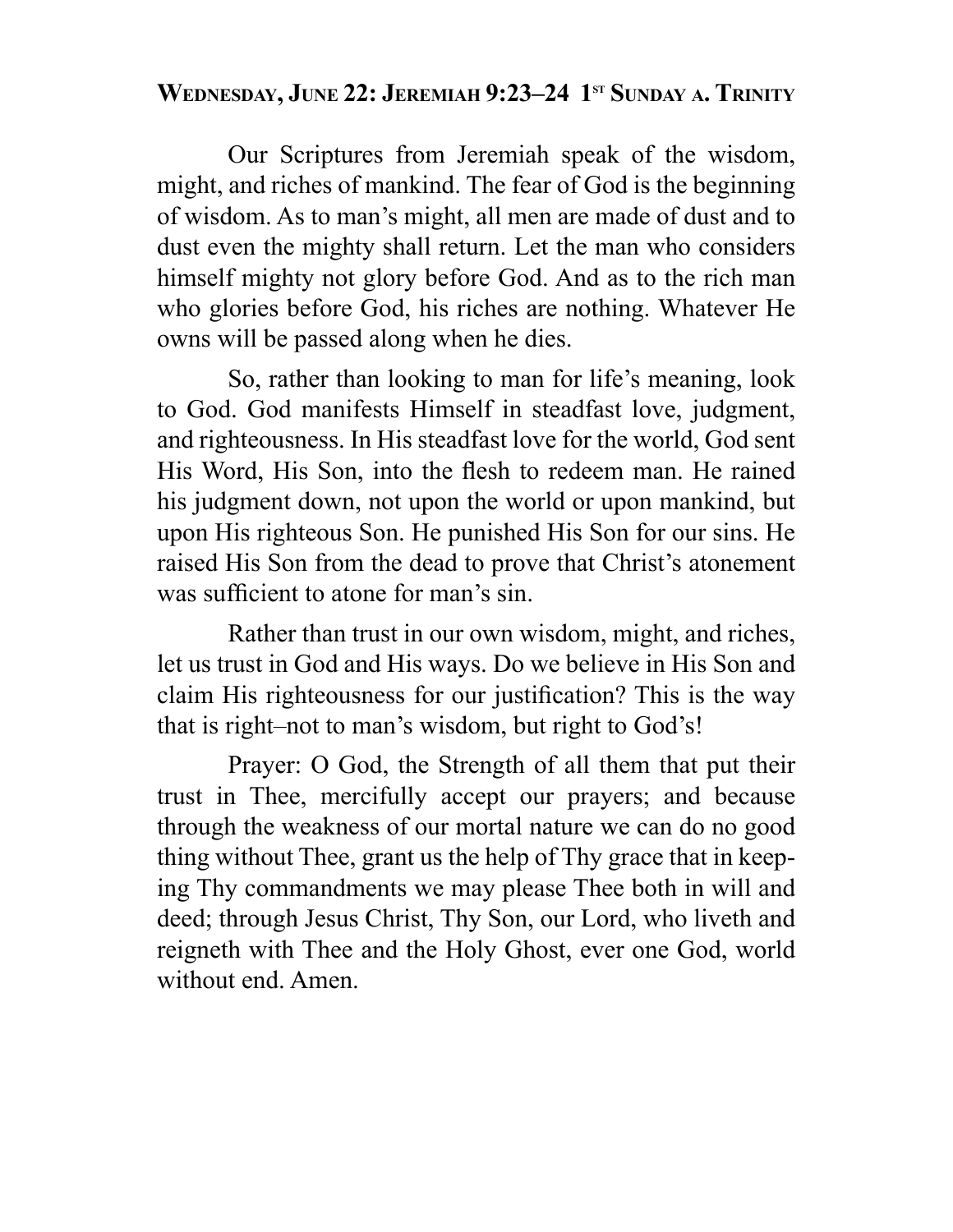### **THURSDAY, JUNE 23: MATTHEW 10:26-33** 1<sup>st</sup> S. A. TRINITY

 Fear is a great motivator. Ever had someone point a gun at you? Then you know that fear is a great motivator. Jesus speaks of fear. He implies that those who hear His message in unbelief will take His Words as a threat. In retaliation, they will be motivated to persecute Christians. But, Jesus encourages His followers to not fear those who might kill them because of their faith and witness in Him. Persecutors can kill the body of believers, but not their soul. We should fear the one who can kill the body and the soul in hell. And that One is not the devil; that One is God. God will punish the devil and his demons, along with all unbelievers in hell. So fear, love, and trust in God, not the devil and his demons, or those who persecute you for your faith.

 We should fear, love, and trust in God above all things. Fear not what men can do to you. Those who deny Christ before men, Christ will deny before His Father in heaven. But confess Christ before men and Christ will confess you as His before His Father, and you will live with Him, forever.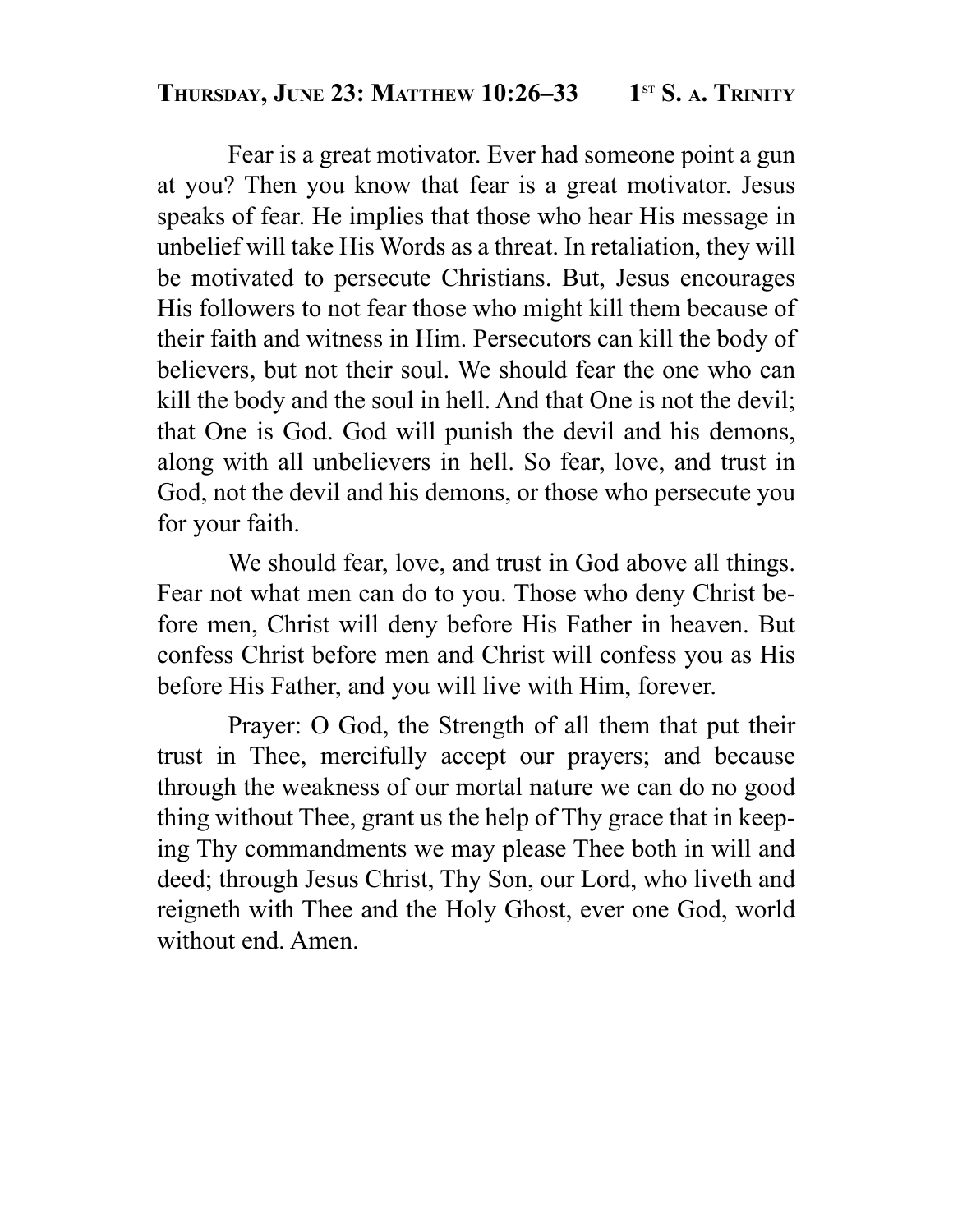### **FRIDAY, JUNE 24: MAT. 10:34–42 NATIVITY OF JOHN THE BAPTIST**

 We are all sinners. None is righteous of his own accord. There is only one man who was (and is) righteous–the God-Man, Jesus Christ. But, Jesus said that those who are righteous receive a righteous man's reward. How can that be, since all are sinners? Here's how: Believe and be baptized in the name of the Triune God and you will have received a righteous man's reward. That reward is the name of the Triune God, Father, Son, and Holy Spirit.

 Even and especially with that name on you, you will continue to receive a righteous man's reward in this world: there will be no peace for you. Confessing Jesus as your Lord will set you against those who do not believe. Why? Many confess a 'Jesus' who was just a man. Many confess a 'Jesus' that they can pick and choose what they want to believe about Him. By doing so, they worship false gods; gods that don't exist. Those unbelievers will persecute you. But for those who are righteous by faith in Christ, their reward is eternal, not temporal. Righteous as you are by faith in the Righteous One, you will live forever with God's name on you.

 Prayer: O Lord God, heavenly Father, who through Thy servant John the Baptist didst bear witness that Jesus Christ is the Lamb of God, which taketh away the sin of the world, and that all who believe in Him shall inherit eternal life, we humbly pray Thee to enlighten us by Thy Holy Spirit that we may at all times find comfort and joy in this witness, continue steadfast in the true faith, and at last with all believers attain unto eternal life; through the same Jesus Christ, Thy Son, our Lord. Amen.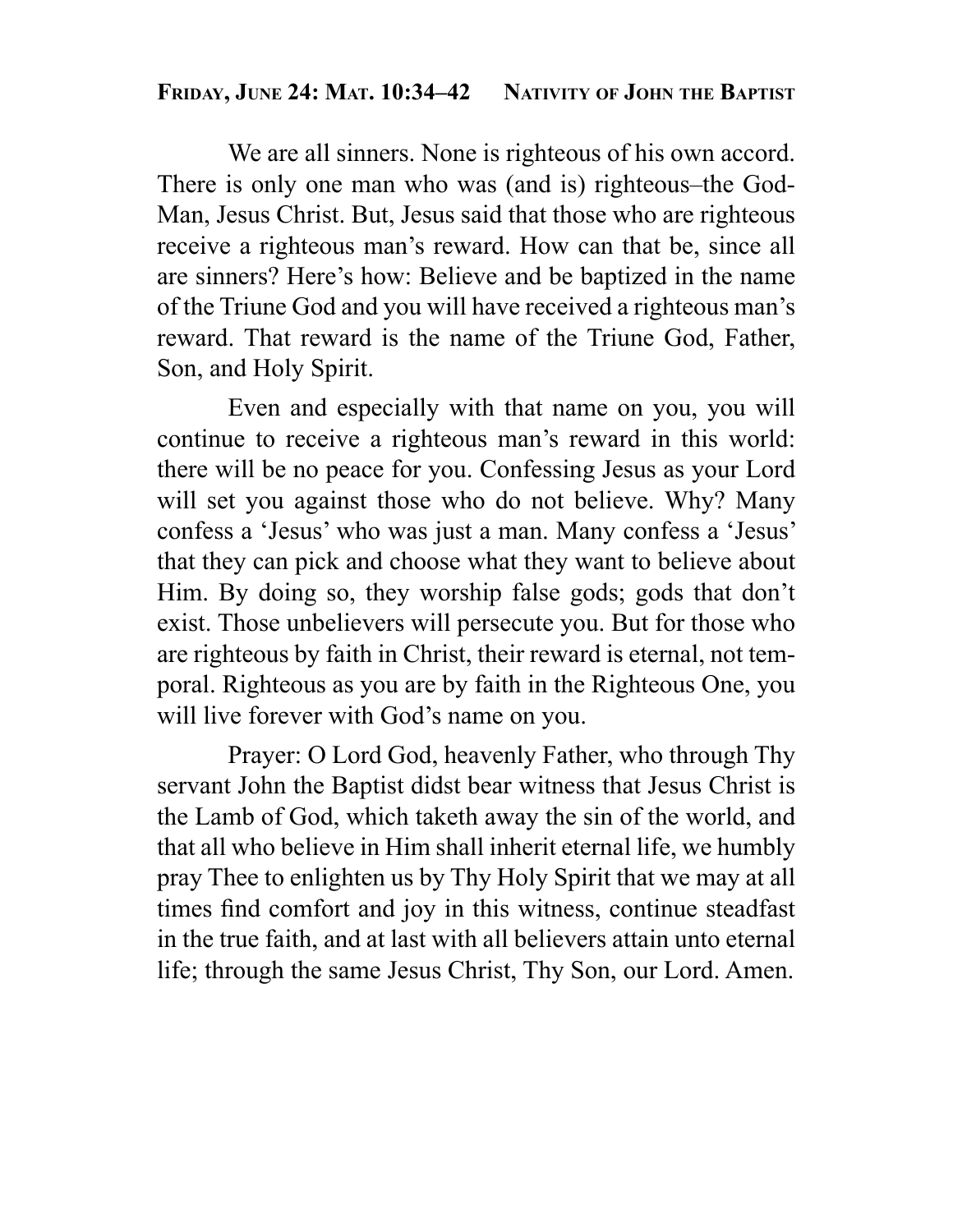#### **SAT., JUNE 25: LUKE 12:13–21 PRESENTATION OF THE AUGSBURG CONFESSION**

 Solomon tells us that it is good for a man to eat, drink, and be merry. But in Jesus' parable of the rich fool, we see that riches are not to be the main focus of one's life. And though many believe that Jesus will grant people the material desires of their hearts, Jesus plainly says in this parable that He is not the arbitrator of earthly possessions. Rather, He gives us warning about letting our lives become obsessed with riches and possessions.

 From Jesus' teaching we see that there are two kinds of riches and possessions. The first kind of possessions are earthly and temporal. Even in the best earthly, temporal sense, these possessions will only last for us until we die. Christians should not yearn for an abundance of these things. But the second kind of possessions lasts forever. These are the things that Christians desire. God gives us His holy name. And He gives us His holy Word in the holy Scriptures. He gives us His holy name and Word in the waters of holy Baptism, and in, with, and under the bread and wine in His holy Supper. God's name and God's Word are the eternal heavenly things that we treasure. These are the things that last forever.

 Prayer: Almighty God, who, through the preaching of Thy servants, the blessed Reformers, hast caused the light of the Gospel to shine forth: grant, we beseech Thee, that, knowing its saving power, we may faithfully guard and defend it against all enemies, and joyfully proclaim it, to the salvation of souls and the glory of Thy holy name; through Jesus Christ, Thy Son, our Lord. Amen.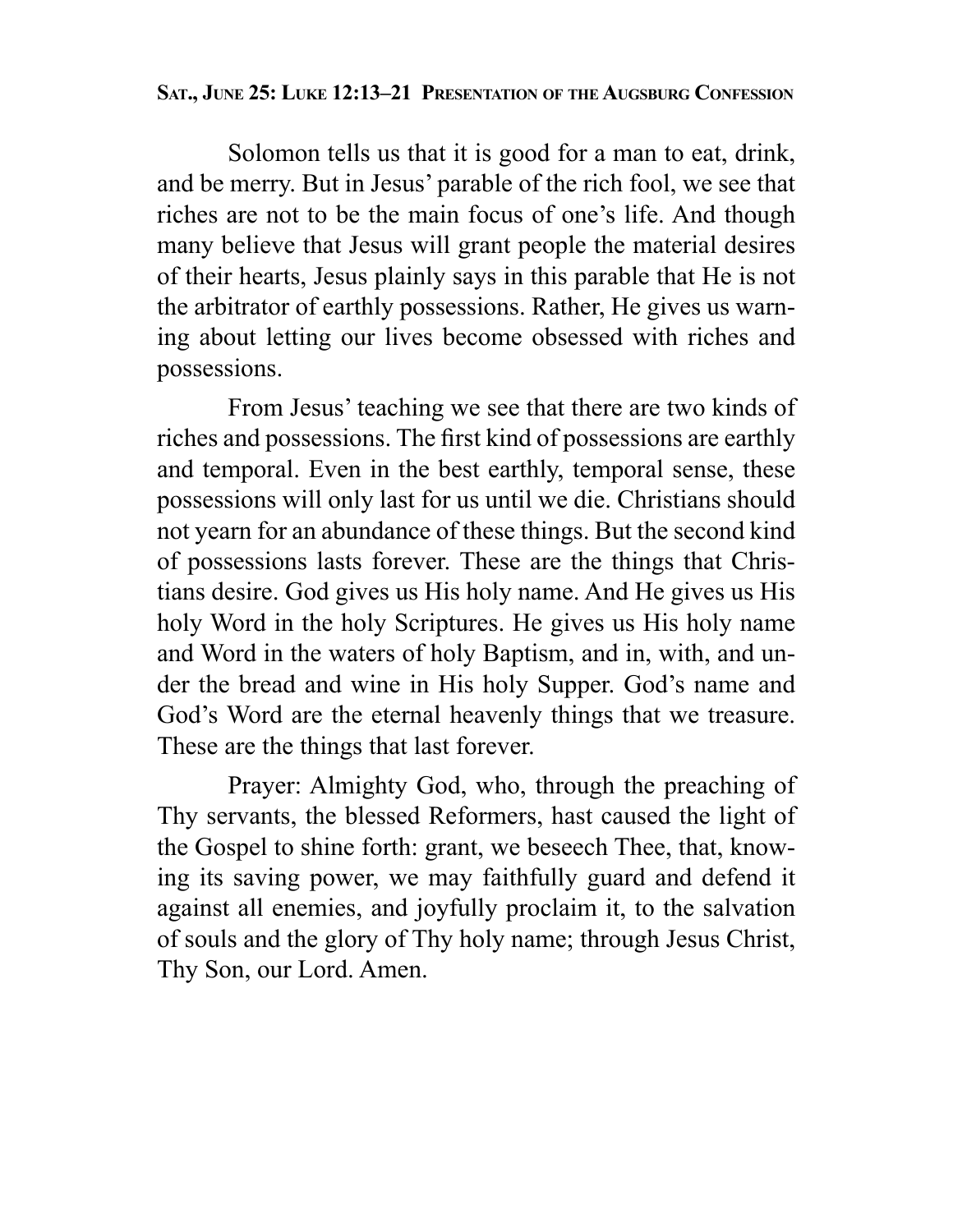# Lesson from the Book of Concord The Second Sunday after Trinity

### **ARTICLE XIII.**

 Of the Use of the Sacraments, they [the Lutheran theologians] teach, that the Sacraments were ordained, not only to be marks of profession among men, but rather to be signs and testimonies of the will of God toward us, instituted to awaken and confirm faith in those who use them. Wherefore we must so use the Sacraments that faith be added to believe the promises which are offered and set forth through the Sacraments.

 They therefore condemn those who teach that the Sacraments justify by the outward act, and do not teach that, in the use of the Sacraments, faith which believes that sins are forgiven, is required.

—The Augsburg Confession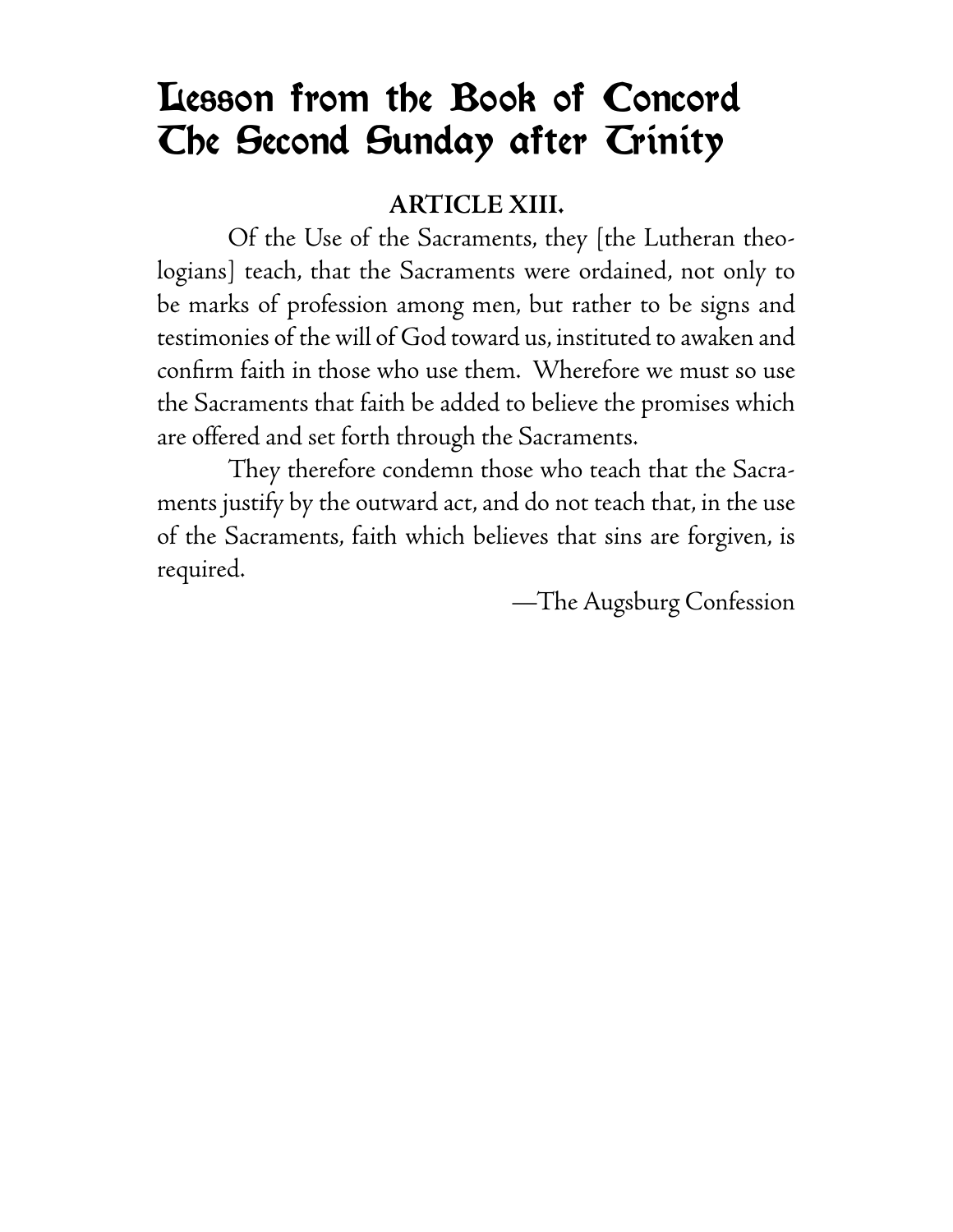### **MONDAY, JUNE 27: MATTHEW 7:7-11 2ND SUNDAY A. TRINITY**

 Even us poor sinners know how to give good gifts to those who ask. We do not deceive our children by giving them one thing when they have asked for another. If they ask for bread, we do not give them a stone. If they ask for fish, we do not give them a serpent. We give the ones we love the things for which they ask. We do this even though we are full of sin. Even though original sin inheres in us, we still know how to give good things to those who ask of us.

 How much more so is this with the Lord? In Him is no guile whatsoever. He is holy and just. He is faithful. He will give us what we ask for in prayer. Our Lord Jesus tells us how to pray. We are to ask, seek, and knock. These things show diligence and persistence. We are to ask with great concern and consideration. This is what it means to seek. But our Lord adds that we are to knock, that is, that we are to ask and seek from our Lord with great intensity and passion. That which we are to ask, seek, and knock for from our Lord is the pearls that should not be cast before swine. We are to ask diligently for forgiveness, life, and salvation. These things our Lord will gladly and willingly give to all those who ask.

 Prayer: O Lord, who never failest to help and govern those whom Thou dost bring up in Thy steadfast fear and love, make us to have a perpetual fear and love of Thy holy name; through Jesus Christ, Thy Son, our Lord, who liveth and reigneth with Thee and the Holy Ghost, ever one God, world without end. Amen.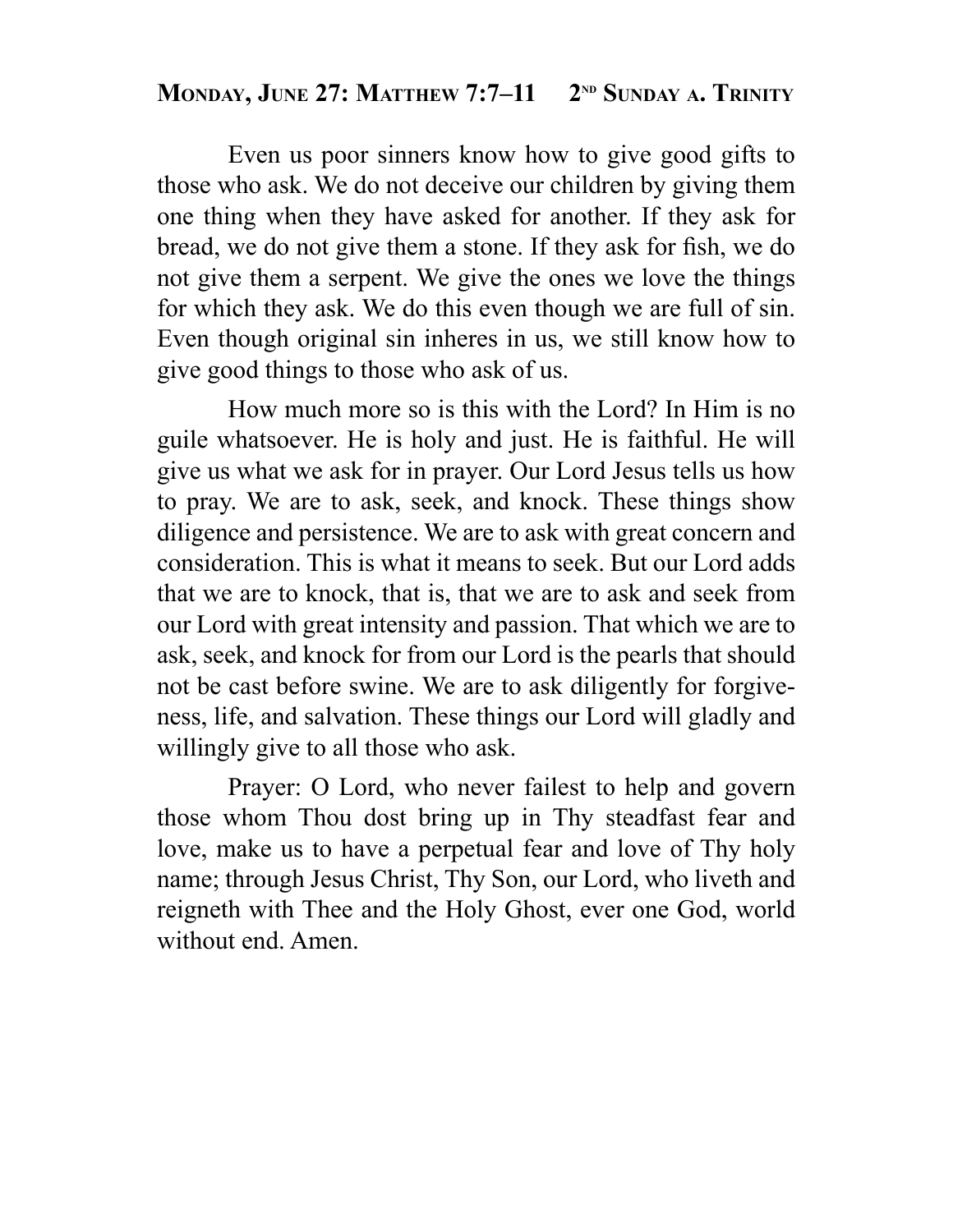On a mountain sat a fortified city. This city was a strength to the poor and needy. It gave refuge from storms. It provided shade from the heat of the day. But this city became a ruin. Foreigners razed it to the ground. This city was Jerusalem. It was destroyed because of the unbelief of the Jews. Isaiah prophesied that the Lord will rebuild this city. This city would eventually be rebuilt, but the city that Isaiah refers to is the Church.

 In this city the Lord will provide meat and wine. The fattest meats with much marrow, and the choicest wines from the lees. This flesh and wine will strengthen the poor and needy. It will be a refuge from sin. In the city of the Church, the Lord Jesus gives to us His Body and Blood in bread and wine for the remission of sins. In the Church, the Lord provides refuge for all repentant sinners who cling to Him in faith.

 This picture of the Church that Isaiah gives is really a foreshadowing of the eternal city of Heaven. Here we contend with sin and death. In Heaven and the life of the world to come there will be no death or sin. We will enjoy an eternal, unending feast of the fattest meats and choicest wines, an eternal banquet. While we remain in this life, however, we get a foretaste of that eternal feast in the Church.

 Prayer: O Lord, who never failest to help and govern those whom Thou dost bring up in Thy steadfast fear and love, make us to have a perpetual fear and love of Thy holy name; through Jesus Christ, Thy Son, our Lord, who liveth and reigneth with Thee and the Holy Ghost, ever one God, world without end. Amen.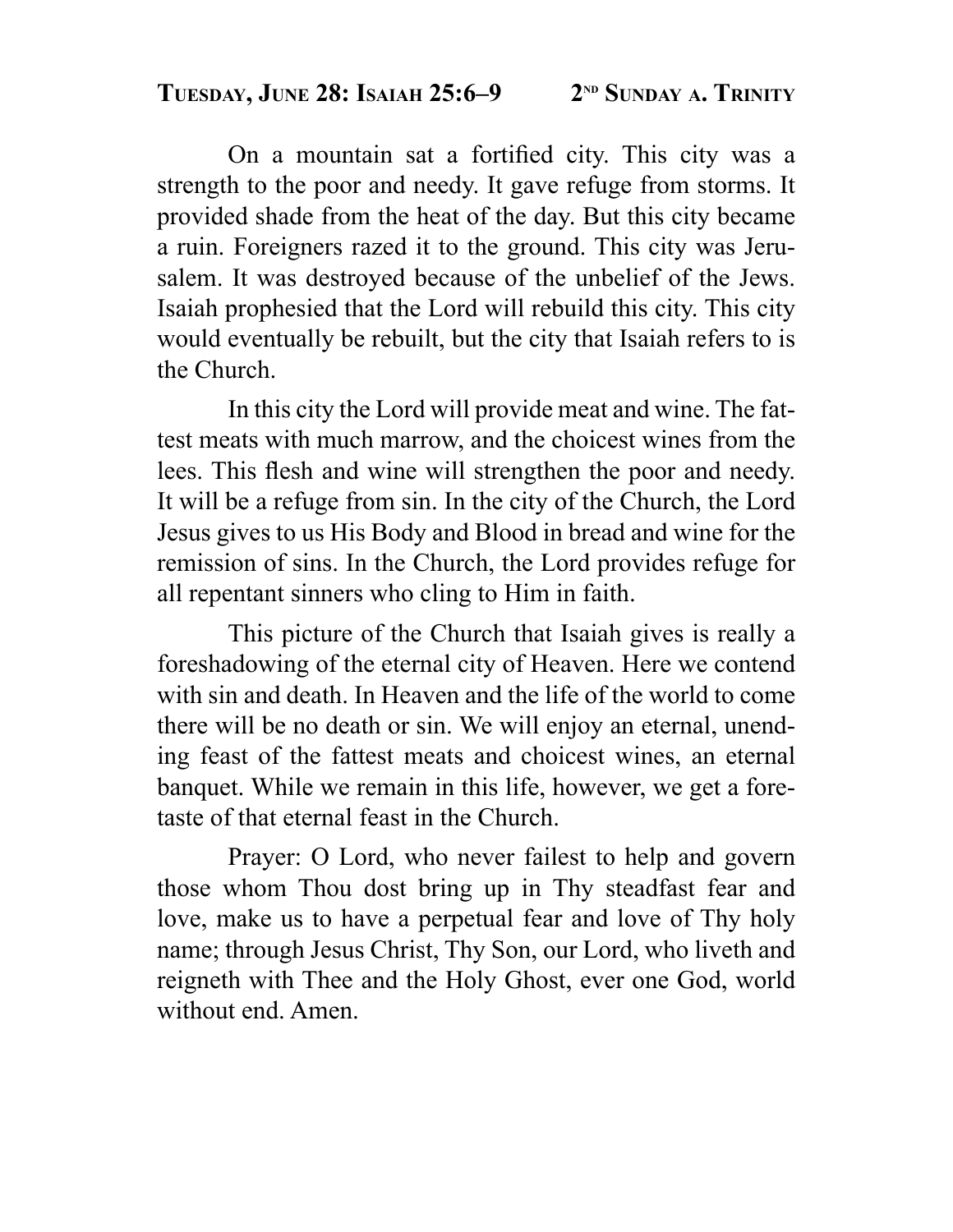### **WEDNESDAY, JUNE 29: MAT. 5:33–37 STS. PETER AND PAUL**

 Faith removes the need for swearing an oath. It establishes the truth in the dealings of our life, for faith is a gift of God. When someone has been given faith through the work of the Holy Ghost, he trusts that the Lord will work out the troubles and concerns of his life in a way that will benefit him. When one trusts that the Lord will act on his behalf, there is no need for lies or deception. He can simply trust that the Lord will order things for his good.

 With faith in the Lord God, yes is yes and no is no. The truth of the Word of God will always be truthful. The lies of those who desire to deceive about what the Word says will still be lies, no matter how much they try to dress it up in eloquence. We do not need to swear an oath in order to make God's Word true. It is true with or without our oath. This is why we can simply trust that when our Lord tells us that His redemption gives forgiveness, life, and salvation to those who cling to Him, we can say "Amen, yes, it is so."

 Prayer: O Almighty God, Who by Thy Son Jesus Christ, didst give to Thy holy Apostles many excellent gifts, and commandedst them earnestly to feed Thy flock: Make, we beseech Thee, all Pastors diligently to preach Thy holy Word, and the people obediently to follow the same, that they may receive the crown of everlasting glory; through Jesus Christ, Thy Son, our Lord, Who liveth and reigneth with Thee and the Holy Ghost, ever One God, world without end. Amen.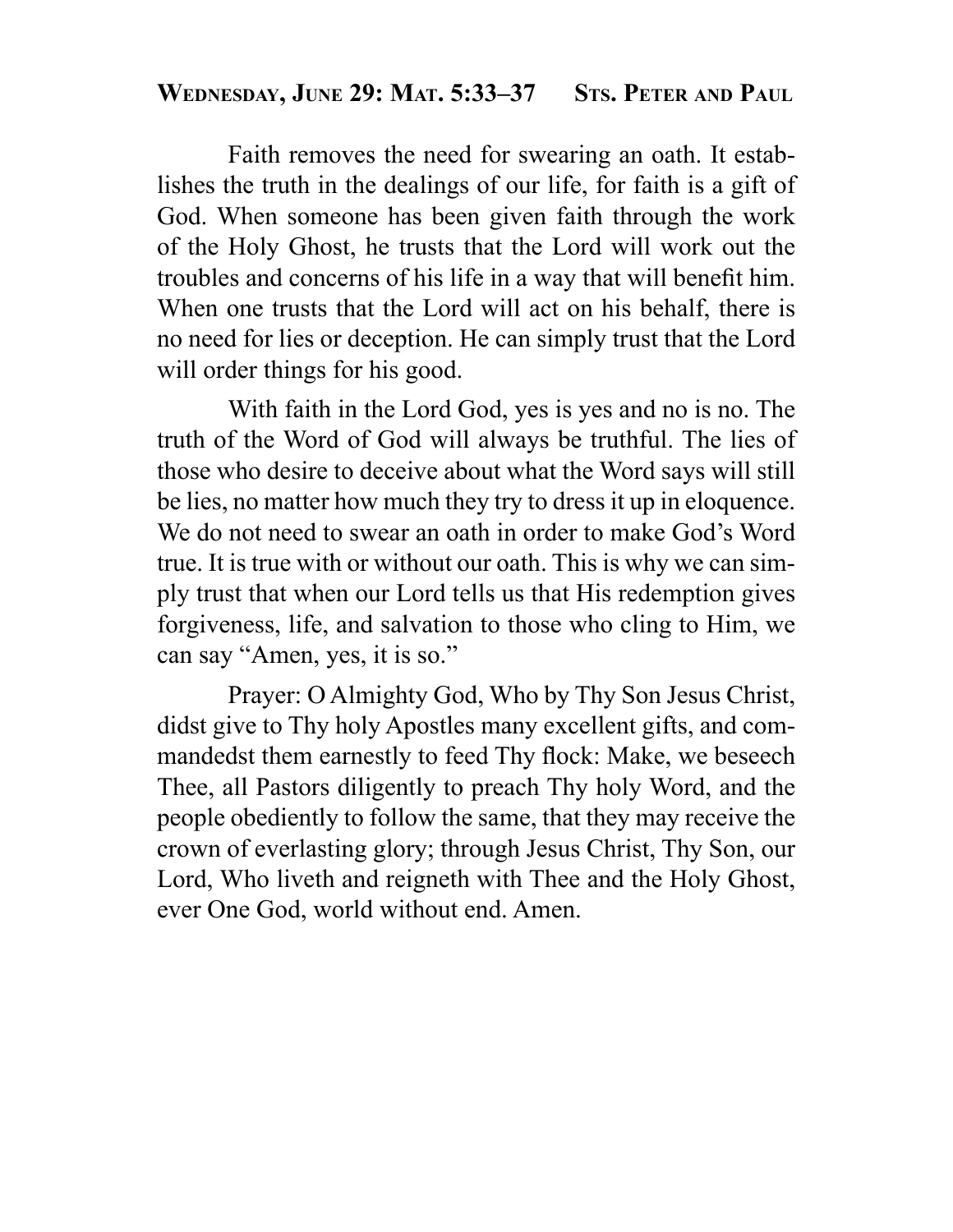### THURSDAY, JUNE 30: ISAIAH 42:5-8 2<sup>ND</sup> SUNDAY A. TRINITY

 The Triune Lord God created the Heavens and the Earth. He created all things by His Word. Man, He created with His own hands from the dust of the earth. He breathed into Him the breath of life. He created him in His own image. But mankind disobeyed the Lord God and corrupted that image. They became slaves to sin, death, and the devil. In order to redeem us slaves from our evil masters, the Lord God became flesh and dwelt among us. He came into the prison house to free the prisoners, and give sight to the blind.

Our Lord Jesus took upon Himself our flesh in order to redeem us from sin, death, and the power of the devil. He was born of the blessed Virgin Mary, an ancestor of King David. Our Lord was the Son of David, and He suffered and died on the tree of the holy cross for the atonement of the whole world. Even though He was born among the people of Israel, He did not come to bring salvation for only the Jewish people. He came to redeem all mankind, all the slaves to sin and death. He became a Light to enlighten the Gentiles. He became our Light and Life. He has freed us from the bonds of prison. He has placed His name on us in holy Baptism, and made us a part of His eternal Kingdom, restoring the image that was lost.

 Prayer: O Lord, who never failest to help and govern those whom Thou dost bring up in Thy steadfast fear and love, make us to have a perpetual fear and love of Thy holy name; through Jesus Christ, Thy Son, our Lord, who liveth and reigneth with Thee and the Holy Ghost, ever one God, world without end. Amen.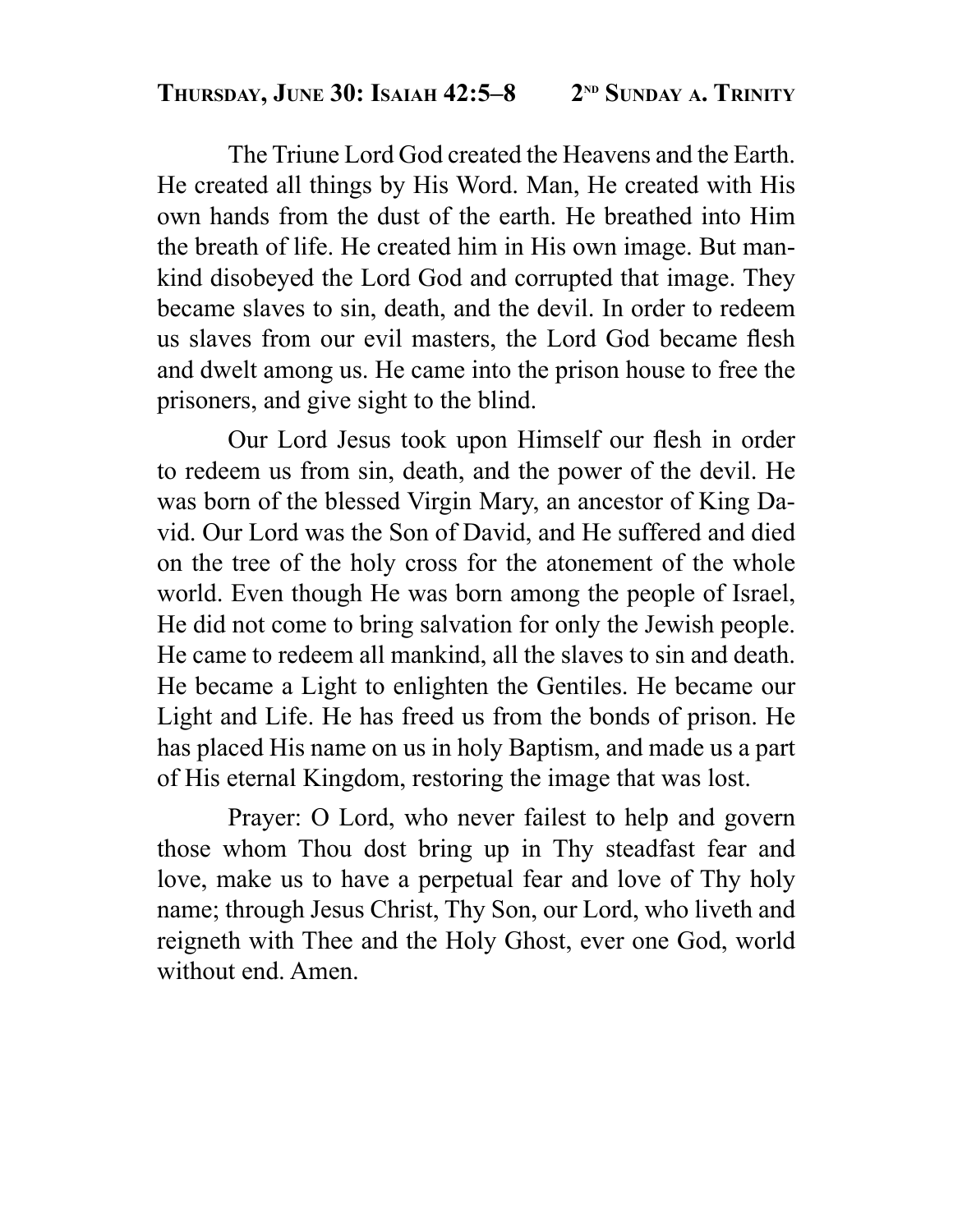### **FRIDAY, JULY 1: MATTHEW 7:15-23** 2<sup>ND</sup> SUNDAY A. TRINITY

 Earlier in chapter seven our Lord Jesus warned us about giving things that are holy to dogs, or casting our pearls before swine. These trample sacred things under their feet, and turn and tear us to pieces (verse 6). The corruption of dogs and swine is easily seen. They show themselves to be against the truth of the Word of God openly and outwardly. They are openly hostile to the truth of the Word of God. Today, our Lord warns us about a different type of animal, the wolf.

 Wolves are not openly hostile. They hide themselves. They come to us in sheep's clothing. They appear to be friends and neighbors. They appear to be loving and open. Inside, however, they are ravenous wolves, who are sent by the devil to rend and tear those who would be deceived by their lies. They rend and tear people away from the truth of the Word of God by deception, and not openly like dogs and swine.

 We should remain vigilant against dogs, swine, and wolves. A good tree shows itself by its fruit. A good tree will preach the truth and purity of the Lord God's Word. A good tree will administer the Sacraments according to Christ's institution. A good tree will warn against the dogs, swine, and wolves, and direct us to the only source of our salvation, our Lord Jesus, the Christ.

 Prayer: O Lord, who never failest to help and govern those whom Thou dost bring up in Thy steadfast fear and love, make us to have a perpetual fear and love of Thy holy name; through Jesus Christ, Thy Son, our Lord, who liveth and reigneth with Thee and the Holy Ghost, ever one God, world without end. Amen.